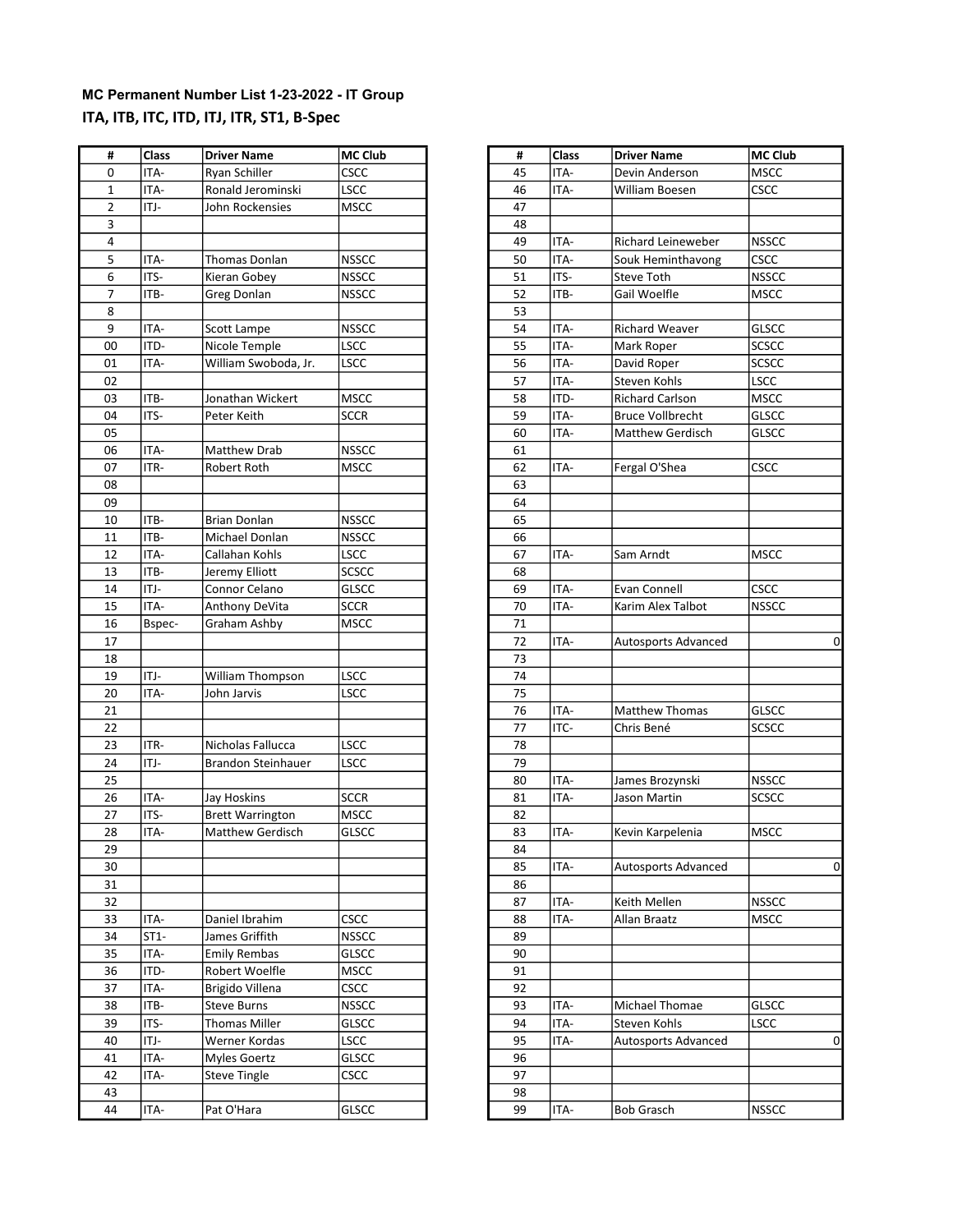### MC Permanent Number List 1-23-2022 - IT Group ITA, ITB, ITC, ITD, ITJ, ITR, ST1, B-Spec

| #   | <b>Class</b> | Driver Name            | <b>MC Club</b> | #   | <b>Class</b> | <b>Driver Name</b> | MC Club      |
|-----|--------------|------------------------|----------------|-----|--------------|--------------------|--------------|
| 100 |              |                        |                | 150 |              |                    |              |
| 101 | ITA-         | James L. Bennett III   | MSCC           | 151 |              |                    |              |
| 102 |              |                        |                | 152 |              |                    |              |
| 103 |              |                        |                | 153 |              |                    |              |
| 104 |              |                        |                | 154 |              |                    |              |
| 105 |              |                        |                | 155 | ITA-         | J. Jay Simaras     | LSCC         |
| 106 |              |                        |                | 156 |              |                    |              |
| 107 |              |                        |                | 157 |              |                    |              |
| 108 |              |                        |                | 158 |              |                    |              |
| 109 |              |                        |                | 159 |              |                    |              |
| 110 |              |                        |                | 160 |              |                    |              |
| 111 | ITA-         | Jared Cromas           | SCSCC          | 161 |              |                    |              |
| 112 |              |                        |                | 162 |              |                    |              |
| 113 |              |                        |                | 163 |              |                    |              |
| 114 |              |                        |                | 164 | $ST1-$       | Brandon Bockrath   | <b>GLSCC</b> |
| 115 | ITA-         | Chris Streit           | <b>MSCC</b>    | 165 |              |                    |              |
| 116 |              |                        |                | 166 |              |                    |              |
| 117 |              |                        |                | 167 |              |                    |              |
| 118 | $ST1-$       | Eric Kwasigroh         | <b>SCCR</b>    | 168 |              |                    |              |
| 119 |              |                        |                | 169 |              |                    |              |
|     |              |                        |                |     |              |                    |              |
| 120 |              |                        |                | 170 |              |                    |              |
| 121 |              |                        |                | 171 |              |                    |              |
| 122 |              |                        |                | 172 |              |                    |              |
| 123 |              |                        |                | 173 |              |                    |              |
| 124 |              |                        |                | 174 |              |                    |              |
| 125 | ITA-         | <b>Todd Montgomery</b> | <b>MSCC</b>    | 175 |              |                    |              |
| 126 |              |                        |                | 176 |              |                    |              |
| 127 | ITB-         | Joshua Morar           | <b>NSSCC</b>   | 177 | ITA-         | Tim Palmisano      | <b>SCSCC</b> |
| 128 |              |                        |                | 178 |              |                    |              |
| 129 |              |                        |                | 179 |              |                    |              |
| 130 |              |                        |                | 180 |              |                    |              |
| 131 |              |                        |                | 181 |              |                    |              |
| 132 |              |                        |                | 182 |              |                    |              |
| 133 | ITB-         | John Lanpher           | <b>SCCR</b>    | 183 |              |                    |              |
| 134 |              |                        |                | 184 |              |                    |              |
| 135 |              |                        |                | 185 |              |                    |              |
| 136 |              |                        |                | 186 |              |                    |              |
| 137 |              |                        |                | 187 | ITA-         | Matt O'Sha         | CSCC         |
| 138 |              |                        |                | 188 |              |                    |              |
| 139 |              |                        |                | 189 | ITS-         | Sean Riley         | <b>GLSCC</b> |
| 140 |              |                        |                | 190 |              |                    |              |
| 141 | ITS-         | <b>Thomas Miller</b>   | GLSCC          | 191 |              |                    |              |
| 142 | ITS-         | Rich Friman            | GLSCC          | 192 |              |                    |              |
| 143 |              |                        |                | 193 |              |                    |              |
| 144 | ITS-         | Joshua Merline         | GLSCC          | 194 |              |                    |              |
| 145 |              |                        |                | 195 |              |                    |              |
| 146 |              |                        |                | 196 |              |                    |              |
| 147 |              |                        |                | 197 | ITB-         | Aldas Mockus       | <b>NSSCC</b> |
| 148 |              |                        |                | 198 |              |                    |              |
| 149 |              |                        |                | 199 |              |                    |              |
|     |              |                        |                |     |              |                    |              |

| #   | Class  | <b>Driver Name</b>      | <b>MC Club</b> |
|-----|--------|-------------------------|----------------|
| 150 |        |                         |                |
| 151 |        |                         |                |
| 152 |        |                         |                |
| 153 |        |                         |                |
| 154 |        |                         |                |
| 155 | ITA-   | J. Jay Simaras          | <b>LSCC</b>    |
| 156 |        |                         |                |
| 157 |        |                         |                |
| 158 |        |                         |                |
| 159 |        |                         |                |
| 160 |        |                         |                |
| 161 |        |                         |                |
| 162 |        |                         |                |
| 163 |        |                         |                |
| 164 | $ST1-$ | <b>Brandon Bockrath</b> | GLSCC          |
| 165 |        |                         |                |
| 166 |        |                         |                |
| 167 |        |                         |                |
| 168 |        |                         |                |
| 169 |        |                         |                |
| 170 |        |                         |                |
| 171 |        |                         |                |
| 172 |        |                         |                |
| 173 |        |                         |                |
| 174 |        |                         |                |
| 175 |        |                         |                |
| 176 |        |                         |                |
| 177 | ITA-   | Tim Palmisano           | SCSCC          |
| 178 |        |                         |                |
| 179 |        |                         |                |
| 180 |        |                         |                |
| 181 |        |                         |                |
| 182 |        |                         |                |
| 183 |        |                         |                |
| 184 |        |                         |                |
| 185 |        |                         |                |
| 186 |        |                         |                |
| 187 | ITA-   | Matt O'Sha              | <b>CSCC</b>    |
| 188 |        |                         |                |
| 189 | ITS-   | Sean Riley              | <b>GLSCC</b>   |
| 190 |        |                         |                |
| 191 |        |                         |                |
| 192 |        |                         |                |
| 193 |        |                         |                |
| 194 |        |                         |                |
| 195 |        |                         |                |
| 196 |        |                         |                |
| 197 | ITB-   | Aldas Mockus            | <b>NSSCC</b>   |
| 198 |        |                         |                |
| 199 |        |                         |                |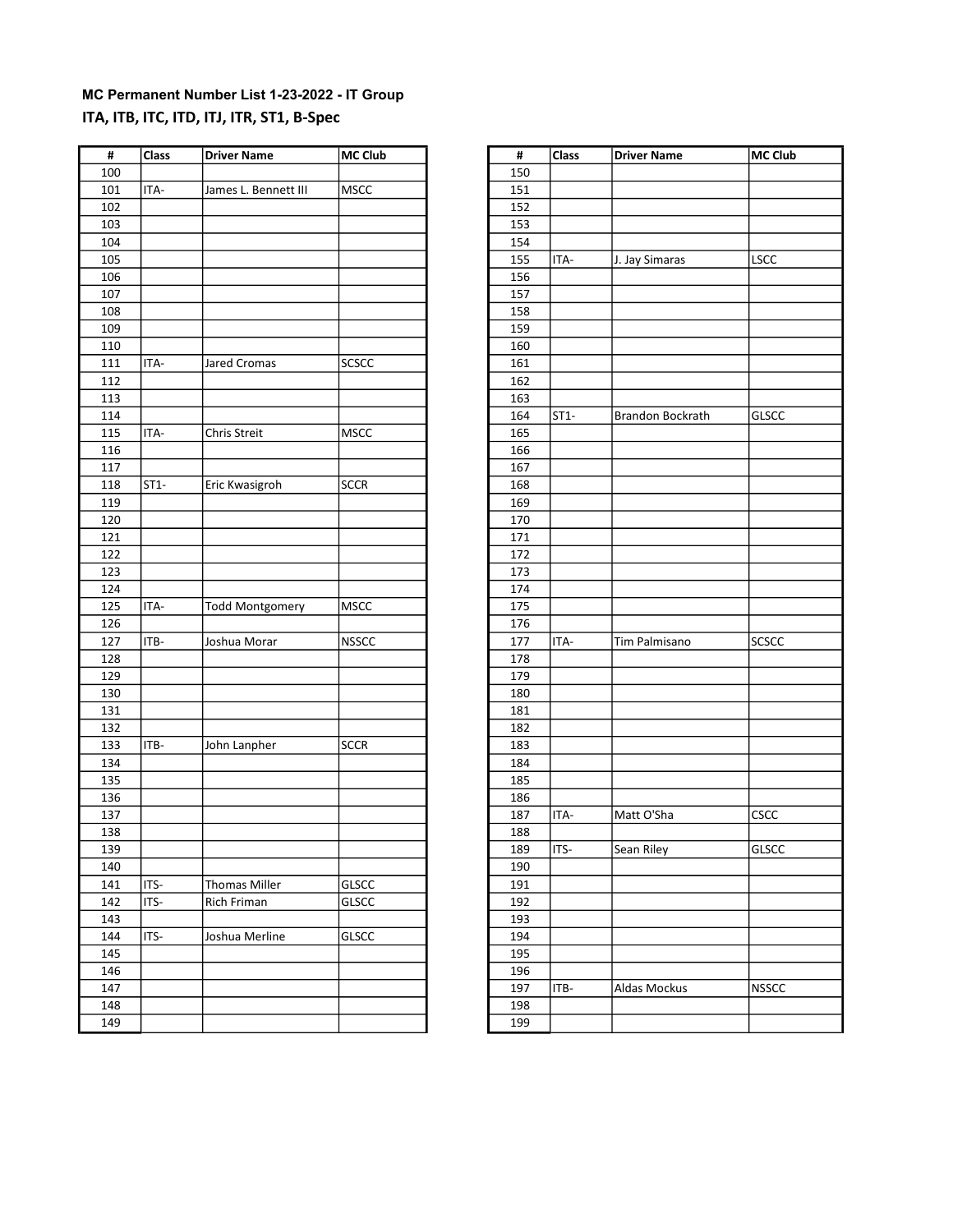# MC Permanent Number List 1-23-2022 - Small Production Group FP, GP, HP, GT4, GT5, SM, ST2

| #  | Class             | <b>Driver Name</b>        | MC Club      | #  | Class  | <b>Driver Name</b>         | MC Club      |
|----|-------------------|---------------------------|--------------|----|--------|----------------------------|--------------|
| 0  | SM-               | Ryan Schiller             | <b>CSCC</b>  | 45 |        |                            |              |
| 1  | FP-               | Ronald Jerominski         | <b>LSCC</b>  | 46 | SM-    | William Boesen             | <b>CSCC</b>  |
| 2  | SM-               | Anthony Jarvis            | <b>LSCC</b>  | 47 | FP-    | William Wessel             | <b>MSCC</b>  |
| 3  | FP,GP-            | Arthur Jahn               | <b>MSCC</b>  | 48 | GP-    | Dan Meyer                  | CSCC         |
| 4  | GT4-              | Michele Carlson           | <b>SCCR</b>  | 49 | SM,FP- | <b>Richard Leineweber</b>  | <b>NSSCC</b> |
| 5  | SM-               | Anthony DeVita            | <b>SCCR</b>  | 50 | SM-    | Souk Heminthavong          | CSCC         |
| 6  | $ST2-$            | James Griffith            | <b>NSSCC</b> | 51 | GP-    | Mike Hynes                 | <b>SCCR</b>  |
| 7  |                   |                           |              | 52 | HP-    | Gail Woelfle               | <b>MSCC</b>  |
| 8  |                   |                           |              | 53 |        |                            |              |
| 9  | $ST2-$            | Matt Haushalter           | <b>MSCC</b>  | 54 | SM-    | <b>Bruce Vollbrecht</b>    | <b>GLSCC</b> |
| 00 | GP-               | Nicole Temple             | <b>LSCC</b>  | 55 | SM,FP- | Mark Roper                 | SCSCC        |
| 01 |                   |                           |              | 56 | SM-    | David Roper                | <b>SCSCC</b> |
| 02 |                   |                           |              | 57 | SM-    | Steven Kohls               | <b>LSCC</b>  |
| 03 |                   |                           |              | 58 | HP-    | <b>Richard Carlson</b>     | <b>MSCC</b>  |
| 04 |                   |                           |              | 59 | GT5-   | <b>Bruce Vollbrecht</b>    | <b>GLSCC</b> |
| 05 |                   |                           |              | 60 | SM-    | Matthew Gerdisch           | <b>GLSCC</b> |
| 06 | SM-               | Matthew Drab              | <b>NSSCC</b> | 61 |        |                            |              |
| 07 |                   |                           |              | 62 | SM-    | Fergal O'Shea              | CSCC         |
| 08 |                   |                           |              | 63 |        |                            |              |
| 09 |                   |                           |              | 64 |        |                            |              |
| 10 | GP-               | John Wierz                | <b>NSSCC</b> | 65 |        |                            |              |
| 11 | GT5-              | James Brundish            | <b>MSCC</b>  | 66 | HP-    | John Schiessl              | <b>GLSCC</b> |
| 12 | SM-               | Callahan Kohls            | <b>LSCC</b>  | 67 | SM     | Nicholas Schultz           | <b>MSCC</b>  |
| 13 | GP-               | Raymond Elliott           | <b>SCSCC</b> | 68 |        |                            |              |
| 14 | SM-               | <b>Bruce Szczech</b>      | <b>MSCC</b>  | 69 | SM-    | Evan Connell               | CSCC         |
| 15 | ST2-              | Jeff Winterfield          | <b>MSCC</b>  | 70 | SM-    | Karim Alex Talbot          | <b>NSSCC</b> |
| 16 |                   |                           |              | 71 |        |                            |              |
| 17 | SM-               | Paul Gilbert              | <b>SCSCC</b> | 72 | SM-    | Autosports Advanced        |              |
| 18 |                   |                           |              | 73 | SM-    | <b>Bret Prange</b>         | <b>GLSCC</b> |
| 19 |                   |                           |              | 74 | SM-    | Joshua Hansen              | <b>GLSCC</b> |
| 20 | SM-               | John Jarvis               | <b>LSCC</b>  | 75 |        |                            |              |
| 21 | FP-               | Thomas Wilcox             | <b>SCCR</b>  | 76 |        |                            |              |
| 22 |                   |                           |              | 77 | SM-    | Tim Palmisano              | <b>SCSCC</b> |
| 23 |                   |                           |              | 78 | FP-    | Arthur Jahn                | <b>MSCC</b>  |
| 24 | $ST2-$            | <b>Brandon Steinhauer</b> | <b>LSCC</b>  | 79 |        |                            |              |
| 25 | HP-               | Ron Soave                 | <b>SCCR</b>  | 80 |        |                            |              |
| 26 |                   |                           |              | 81 | SM-    | Jason Martin               | <b>SCSCC</b> |
| 27 |                   |                           |              | 82 |        |                            |              |
| 28 |                   |                           |              | 83 | SM-    | Kevin Karpelenia           | <b>MSCC</b>  |
| 29 |                   |                           |              | 84 |        |                            |              |
| 30 |                   |                           |              | 85 | SM-    | <b>Autosports Advanced</b> |              |
| 31 | GP-               | David Bralich             | <b>NSSCC</b> | 86 |        |                            |              |
| 32 |                   |                           |              | 87 | SM-    | Keith Mellen               | <b>NSSCC</b> |
| 33 | SM-               | Daniel Ibrahim            | <b>CSCC</b>  | 88 | SM-    | Allan Braatz               | <b>MSCC</b>  |
| 34 | HP-               | John Salisbury            | <b>NSSCC</b> | 89 | SM-    | Jamey Randall              | <b>MSCC</b>  |
| 35 |                   |                           |              | 90 |        |                            |              |
| 36 | HP-               | Robert Woelfle            | <b>MSCC</b>  | 91 | GT4-   | Lauren Wessel              | <b>GLSCC</b> |
| 37 |                   |                           |              | 92 |        |                            |              |
| 38 | ST <sub>2</sub> - | Tim Schreyer              | <b>CSCC</b>  | 93 | SM-    | Michael Thomae             | <b>GLSCC</b> |
| 39 |                   |                           |              | 94 | SM-    | Steven Kohls               | <b>LSCC</b>  |
| 40 | $ST2-$            | Werner Kordas             | <b>LSCC</b>  | 95 | SM-    | Autosports Advanced        |              |
| 41 | SM-               | Myles Goertz              | <b>GLSCC</b> | 96 |        |                            |              |
| 42 | SM-               | <b>Steve Tingle</b>       | <b>CSCC</b>  | 97 |        |                            |              |
| 43 | GP-               | <b>Bill Richardson</b>    | <b>MSCC</b>  | 98 |        |                            |              |
| 44 |                   |                           |              | 99 | GT4-   | <b>Bob Grasch</b>          | <b>NSSCC</b> |

| #                         | Class             | <b>Driver Name</b>        | <b>MC Club</b> |
|---------------------------|-------------------|---------------------------|----------------|
| $\pmb{0}$                 | SM-               | Ryan Schiller             | CSCC           |
| $\mathbf 1$               | FP-               | Ronald Jerominski         | <b>LSCC</b>    |
| $\mathbf 2$               | SM-               | Anthony Jarvis            | <b>LSCC</b>    |
| $\ensuremath{\mathsf{3}}$ | FP,GP-            | Arthur Jahn               | <b>MSCC</b>    |
| $\pmb{4}$                 | GT4-              | Michele Carlson           | <b>SCCR</b>    |
| $\overline{\phantom{a}}$  | SM-               | Anthony DeVita            | <b>SCCR</b>    |
| $\overline{6}$            | ST <sub>2</sub> - | James Griffith            | <b>NSSCC</b>   |
| $\overline{7}$            |                   |                           |                |
| 8                         |                   |                           |                |
| $\boldsymbol{9}$          | $ST2-$            | Matt Haushalter           | <b>MSCC</b>    |
| 00                        | GP-               | Nicole Temple             | <b>LSCC</b>    |
| 01                        |                   |                           |                |
| 02                        |                   |                           |                |
| 03                        |                   |                           |                |
|                           |                   |                           |                |
| 04                        |                   |                           |                |
| 05                        |                   |                           |                |
| 06                        | SM-               | Matthew Drab              | <b>NSSCC</b>   |
| 07                        |                   |                           |                |
| 80                        |                   |                           |                |
| 09                        |                   |                           |                |
| 10                        | GP-               | John Wierz                | <b>NSSCC</b>   |
| 11                        | GT5-              | James Brundish            | <b>MSCC</b>    |
| 12                        | SM-               | Callahan Kohls            | <b>LSCC</b>    |
| 13                        | GP-               | Raymond Elliott           | <b>SCSCC</b>   |
| 14                        | SM-               | <b>Bruce Szczech</b>      | <b>MSCC</b>    |
| 15                        | $ST2-$            | Jeff Winterfield          | <b>MSCC</b>    |
| 16                        |                   |                           |                |
| 17                        | SM-               | Paul Gilbert              | SCSCC          |
| 18                        |                   |                           |                |
| 19                        |                   |                           |                |
| $\overline{20}$           | SM-               | John Jarvis               | <b>LSCC</b>    |
| 21                        | FP-               | <b>Thomas Wilcox</b>      | SCCR           |
| 22                        |                   |                           |                |
|                           |                   |                           |                |
| 23                        |                   |                           |                |
| 24                        | $ST2-$            | <b>Brandon Steinhauer</b> | LSCC           |
| 25                        | HP-               | Ron Soave                 | SCCR           |
| 26                        |                   |                           |                |
| $\overline{27}$           |                   |                           |                |
| 28                        |                   |                           |                |
| 29                        |                   |                           |                |
| 30                        |                   |                           |                |
| 31                        | GP-               | David Bralich             | <b>NSSCC</b>   |
| 32                        |                   |                           |                |
| 33                        | SM-               | Daniel Ibrahim            | <b>CSCC</b>    |
| 34                        | HP-               | John Salisbury            | <b>NSSCC</b>   |
| 35                        |                   |                           |                |
| 36                        | HP-               | Robert Woelfle            | <b>MSCC</b>    |
| 37                        |                   |                           |                |
| 38                        | $ST2-$            | Tim Schreyer              | <b>CSCC</b>    |
| 39                        |                   |                           |                |
| 40                        | $ST2-$            | Werner Kordas             | LSCC           |
| 41                        | SM-               | <b>Myles Goertz</b>       | <b>GLSCC</b>   |
|                           |                   |                           |                |
| 42                        | SM-               | <b>Steve Tingle</b>       | <b>CSCC</b>    |
| 43                        | GP-               | <b>Bill Richardson</b>    | <b>MSCC</b>    |
| 44                        |                   |                           |                |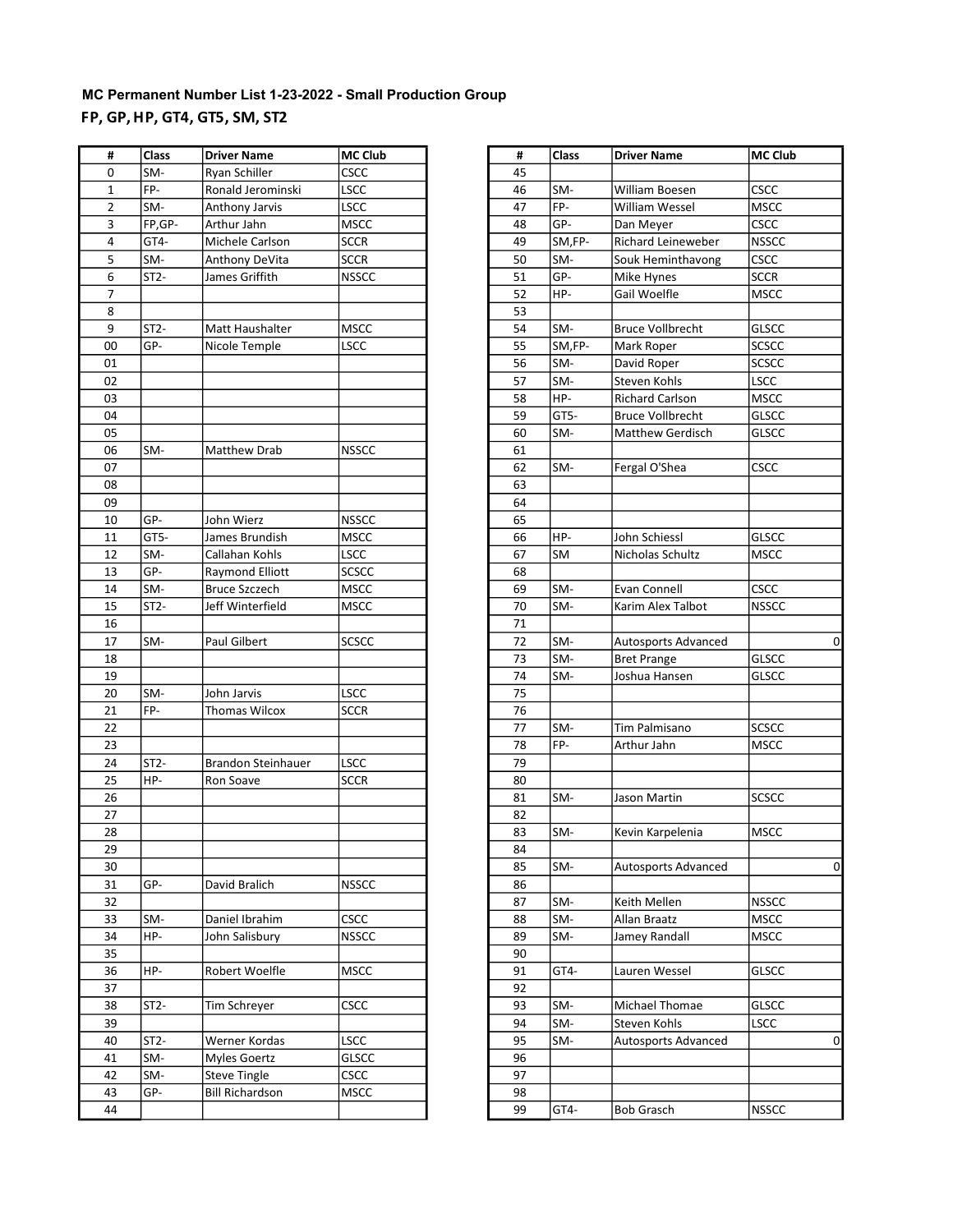# MC Permanent Number List 1-23-2022 - Small Production Group FP, GP, HP, GT4, GT5, SM, ST2

| #   | <b>Class</b>      | <b>Driver Name</b>     | MC Club      | $\pmb{\sharp}$ | <b>Class</b> | <b>Driver Name</b> | MC Club     |
|-----|-------------------|------------------------|--------------|----------------|--------------|--------------------|-------------|
| 100 |                   |                        |              | 150            |              |                    |             |
| 101 | SM-               | James L. Bennett III   | <b>MSCC</b>  | 151            |              |                    |             |
| 102 |                   |                        |              | 152            |              |                    |             |
| 103 |                   |                        |              | 153            |              |                    |             |
| 104 |                   |                        |              | 154            |              |                    |             |
| 105 |                   |                        |              | 155            | SM-          | J. Jay Simaras     | LSCC        |
| 106 |                   |                        |              | 156            | $ST2-$       | Alex Hansen        | MSCC        |
| 107 |                   |                        |              | 157            |              |                    |             |
| 108 |                   |                        |              | 158            |              |                    |             |
| 109 |                   |                        |              | 159            |              |                    |             |
| 110 |                   |                        |              | 160            |              |                    |             |
| 111 | ST <sub>2</sub> - | Jared Cromas           | <b>SCSCC</b> | 161            |              |                    |             |
| 112 |                   |                        |              | 162            |              |                    |             |
| 113 |                   |                        |              | 163            |              |                    |             |
| 114 |                   |                        |              | 164            |              |                    |             |
| 115 | SM-               | Chris Streit           | MSCC         | 165            |              |                    |             |
| 116 |                   |                        |              | 166            |              |                    |             |
| 117 |                   |                        |              | 167            |              |                    |             |
| 118 |                   |                        |              | 168            |              |                    |             |
| 119 |                   |                        |              | 169            |              |                    |             |
| 120 |                   |                        |              |                |              |                    |             |
|     |                   |                        |              | 170            |              |                    |             |
| 121 |                   |                        |              | 171            |              |                    |             |
| 122 |                   |                        |              | 172            |              |                    |             |
| 123 | SM-               | David Cox              | LSCC         | 173            |              |                    |             |
| 124 |                   |                        |              | 174            |              |                    |             |
| 125 | SM-               | <b>Todd Montgomery</b> | <b>MSCC</b>  | 175            |              |                    |             |
| 126 | SM-               | <b>Tyler Hintz</b>     | CSCC         | 176            |              |                    |             |
| 127 |                   |                        |              | 177            |              |                    |             |
| 128 |                   |                        |              | 178            |              |                    |             |
| 129 |                   |                        |              | 179            |              |                    |             |
| 130 |                   |                        |              | 180            |              |                    |             |
| 131 |                   |                        |              | 181            |              |                    |             |
| 132 |                   |                        |              | 182            |              |                    |             |
| 133 |                   |                        |              | 183            |              |                    |             |
| 134 |                   |                        |              | 184            |              |                    |             |
| 135 |                   |                        |              | 185            |              |                    |             |
| 136 |                   |                        |              | 186            |              |                    |             |
| 137 |                   |                        |              | 187            |              |                    |             |
| 138 |                   |                        |              | 188            |              |                    |             |
| 139 |                   |                        |              | 189            |              |                    |             |
| 140 |                   |                        |              | 190            |              |                    |             |
| 141 |                   |                        |              | 191            |              |                    |             |
| 142 | $ST2-$            | Rich Friman            | <b>GLSCC</b> | 192            |              |                    |             |
| 143 |                   |                        |              | 193            |              |                    |             |
| 144 | ST <sub>2</sub> - | Joshua Merline         | <b>GLSCC</b> | 194            |              |                    |             |
| 145 |                   |                        |              | 195            |              |                    |             |
| 146 |                   |                        |              | 196            | HP-          | Frederich Marano   | <b>CSCC</b> |
| 147 |                   |                        |              | 197            |              |                    |             |
| 148 |                   |                        |              | 198            |              |                    |             |
| 149 |                   |                        |              | 199            |              |                    |             |
|     |                   |                        |              |                |              |                    |             |

| #   | Class  | <b>Driver Name</b> | MC Club     |
|-----|--------|--------------------|-------------|
| 150 |        |                    |             |
| 151 |        |                    |             |
| 152 |        |                    |             |
| 153 |        |                    |             |
| 154 |        |                    |             |
| 155 | SM-    | J. Jay Simaras     | LSCC        |
| 156 | $ST2-$ | Alex Hansen        | <b>MSCC</b> |
| 157 |        |                    |             |
| 158 |        |                    |             |
| 159 |        |                    |             |
| 160 |        |                    |             |
| 161 |        |                    |             |
| 162 |        |                    |             |
| 163 |        |                    |             |
| 164 |        |                    |             |
| 165 |        |                    |             |
| 166 |        |                    |             |
| 167 |        |                    |             |
| 168 |        |                    |             |
| 169 |        |                    |             |
| 170 |        |                    |             |
| 171 |        |                    |             |
| 172 |        |                    |             |
| 173 |        |                    |             |
| 174 |        |                    |             |
| 175 |        |                    |             |
| 176 |        |                    |             |
| 177 |        |                    |             |
| 178 |        |                    |             |
| 179 |        |                    |             |
| 180 |        |                    |             |
| 181 |        |                    |             |
| 182 |        |                    |             |
| 183 |        |                    |             |
| 184 |        |                    |             |
| 185 |        |                    |             |
| 186 |        |                    |             |
| 187 |        |                    |             |
| 188 |        |                    |             |
| 189 |        |                    |             |
| 190 |        |                    |             |
| 191 |        |                    |             |
| 192 |        |                    |             |
| 193 |        |                    |             |
| 194 |        |                    |             |
| 195 |        |                    |             |
| 196 | HP-    | Frederich Marano   | CSCC        |
| 197 |        |                    |             |
| 198 |        |                    |             |
| 199 |        |                    |             |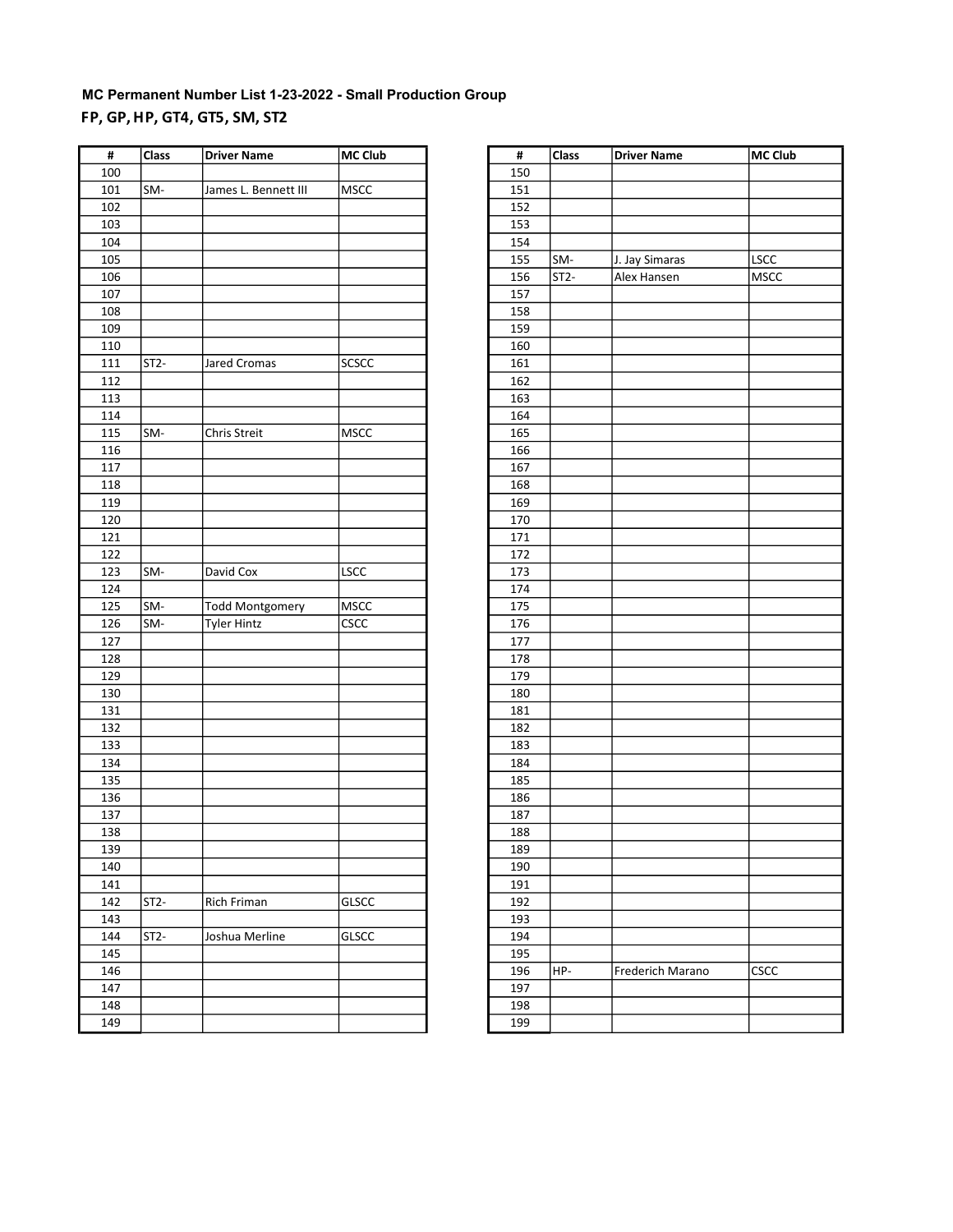### MC Permanent Number List 1-23-2022 - Small Formula Group FV, F5, CFF, FF, SREN, CSRF, SRF

| #           | <b>Class</b>     | <b>Driver Name</b>  | MC Club      | #  | Class | <b>Driver Name</b> | MC Club      |
|-------------|------------------|---------------------|--------------|----|-------|--------------------|--------------|
| 0           |                  |                     |              | 45 |       |                    |              |
| $\mathbf 1$ |                  |                     |              | 46 |       |                    |              |
| 2           | FV-              | Eric R. Lecuyer     | <b>MSCC</b>  | 47 |       |                    |              |
| 3           | CFF-             | Ben Holzem          | <b>GLSCC</b> | 48 |       |                    |              |
| 4           | FF-              | Robert Hall         | <b>NSSCC</b> | 49 | SRF-  | Scott Barr         | <b>MSCC</b>  |
| 5           | F <sub>5</sub> - | <b>Bob Mitchell</b> | <b>NSSCC</b> | 50 |       |                    |              |
| 6           | SRF              | Peter Jankovskis    | <b>CSCC</b>  | 51 |       |                    |              |
| 7           | FV-              | David Fichter       | <b>NSSCC</b> | 52 |       |                    |              |
| 8           | CFF-             | Thomas Derken       | <b>NSSCC</b> | 53 | FF-   | Richard Carlson    | <b>MSCC</b>  |
| 9           | SREN-            | E. Caldwell Buck    | <b>SCCR</b>  | 54 |       |                    |              |
| 00          |                  |                     |              | 55 | SREN- | Andrew Garbisch    | <b>MSCC</b>  |
| 01          |                  |                     |              | 56 |       |                    |              |
| 02          |                  |                     |              | 57 | SRF-  | Craig Froeter      | <b>SCCR</b>  |
| 03          |                  |                     |              | 58 |       |                    |              |
| 04          |                  |                     |              | 59 |       |                    |              |
| 05          |                  |                     |              | 60 |       |                    |              |
| 06          |                  |                     |              | 61 |       |                    |              |
| 07          |                  |                     |              | 62 |       |                    |              |
| 08          |                  |                     |              | 63 | SRF-  | Andrew Georgenson  | <b>LSCC</b>  |
| 09          | FV-              | Denis Downs         | CSCC         | 64 |       |                    |              |
| 10          |                  |                     |              | 65 |       |                    |              |
| 11          | CSRF-            | Curt Fisher         | <b>SCCR</b>  | 66 |       |                    |              |
| 12          |                  |                     |              | 67 |       |                    |              |
| 13          | FF-              | Ian Jenkins         | <b>MSCC</b>  | 68 |       |                    |              |
| 14          |                  |                     |              | 69 |       |                    |              |
| 15          |                  |                     |              | 70 |       |                    |              |
| 16          | FV-              | Patrick Hilliker    | <b>MSCC</b>  | 71 | FV-   | Joe Stiefel        | <b>NSSCC</b> |
| 17          |                  |                     |              | 72 |       |                    |              |
| 18          |                  |                     |              | 73 |       |                    |              |
| 19          | CSRF-            | Steven Greenhill    | <b>NSSCC</b> | 74 |       |                    |              |
| 20          |                  |                     |              | 75 |       |                    |              |
| 21          | FF-              | Tazio Stefanelli    | <b>GLSCC</b> | 76 |       |                    |              |
| 22          | <b>CSRF</b>      | Steven Greenhill    | <b>NSSCC</b> | 77 |       |                    |              |
| 23          |                  |                     |              | 78 | F5-   | Jason Martin       | <b>SCSCC</b> |
| 24          | SREN-            | Alan Cameron        | <b>NSSCC</b> | 79 |       |                    |              |
| 25          | CSRF-            | Ron Soave           | <b>SCCR</b>  | 80 |       |                    |              |
| 26          |                  |                     |              | 81 |       |                    |              |
| 27          |                  |                     |              | 82 |       |                    |              |
| 28          |                  |                     |              | 83 |       |                    |              |
| 29          |                  |                     |              | 84 |       |                    |              |
| 30          |                  |                     |              | 85 |       |                    |              |
| 31          |                  |                     |              | 86 |       |                    |              |
| 32          |                  |                     |              | 87 |       |                    |              |
| 33          | FV-              | Paul Fichter        | <b>NSSCC</b> | 88 | SRF-  | Richard Johnston   | <b>NSSCC</b> |
| 34          |                  |                     |              | 89 |       |                    |              |
| 35          |                  |                     |              | 90 |       |                    |              |
| 36          | CFF-             | Robert Woelfle      | <b>MSCC</b>  | 91 | CFF-  | James Larkin       | <b>SCCR</b>  |
| 37          |                  |                     |              | 92 |       |                    |              |
| 38          |                  |                     |              | 93 |       |                    |              |
| 39          |                  |                     |              | 94 | CSRF- | Ken Billimack      | <b>NSSCC</b> |
| 40          |                  |                     |              | 95 |       |                    |              |
| 41          | CFF-             | Scott Durbin        | <b>NSSCC</b> | 96 | CFF-  | Robert Flemming    | <b>MSCC</b>  |
| 42          |                  |                     |              | 97 |       |                    |              |
| 43          |                  |                     |              | 98 |       |                    |              |
| 44          |                  |                     |              | 99 |       |                    |              |
|             |                  |                     |              |    |       |                    |              |

| #  | <b>Class</b> | <b>Driver Name</b> | <b>MC Club</b> |
|----|--------------|--------------------|----------------|
| 45 |              |                    |                |
| 46 |              |                    |                |
| 47 |              |                    |                |
| 48 |              |                    |                |
| 49 | SRF-         | Scott Barr         | <b>MSCC</b>    |
| 50 |              |                    |                |
| 51 |              |                    |                |
| 52 |              |                    |                |
| 53 | FF-          | Richard Carlson    | <b>MSCC</b>    |
| 54 |              |                    |                |
| 55 | SREN-        | Andrew Garbisch    | <b>MSCC</b>    |
| 56 |              |                    |                |
| 57 | SRF-         |                    |                |
|    |              | Craig Froeter      | <b>SCCR</b>    |
| 58 |              |                    |                |
| 59 |              |                    |                |
| 60 |              |                    |                |
| 61 |              |                    |                |
| 62 |              |                    |                |
| 63 | SRF-         | Andrew Georgenson  | LSCC           |
| 64 |              |                    |                |
| 65 |              |                    |                |
| 66 |              |                    |                |
| 67 |              |                    |                |
| 68 |              |                    |                |
| 69 |              |                    |                |
| 70 |              |                    |                |
| 71 | FV-          | Joe Stiefel        | <b>NSSCC</b>   |
| 72 |              |                    |                |
| 73 |              |                    |                |
| 74 |              |                    |                |
| 75 |              |                    |                |
| 76 |              |                    |                |
| 77 |              |                    |                |
| 78 | F5-          | Jason Martin       | <b>SCSCC</b>   |
| 79 |              |                    |                |
| 80 |              |                    |                |
| 81 |              |                    |                |
| 82 |              |                    |                |
| 83 |              |                    |                |
| 84 |              |                    |                |
| 85 |              |                    |                |
| 86 |              |                    |                |
| 87 |              |                    |                |
| 88 | SRF-         | Richard Johnston   | <b>NSSCC</b>   |
| 89 |              |                    |                |
| 90 |              |                    |                |
| 91 | CFF-         | James Larkin       | <b>SCCR</b>    |
| 92 |              |                    |                |
| 93 |              |                    |                |
| 94 | CSRF-        | Ken Billimack      | <b>NSSCC</b>   |
| 95 |              |                    |                |
| 96 | CFF-         | Robert Flemming    | <b>MSCC</b>    |
| 97 |              |                    |                |
|    |              |                    |                |
| 98 |              |                    |                |
| 99 |              |                    |                |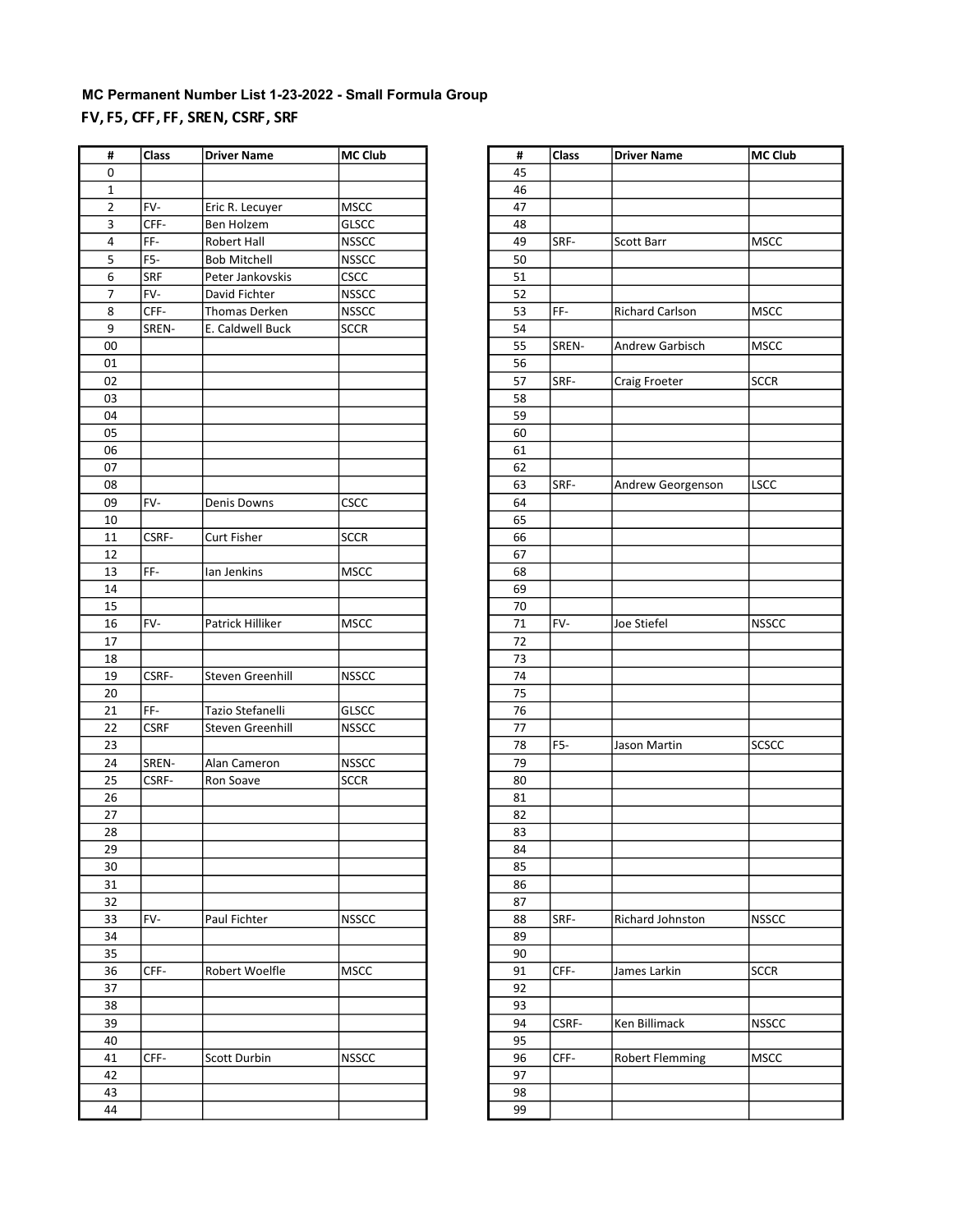# MC Permanent Number List 1-23-2022 - Small Formula Group FV, F5, CFF, FF, SREN, CSRF, SRF

| #                 | <b>Class</b> | <b>Driver Name</b> | MC Club      | #   | <b>Class</b> | <b>Driver Name</b> | MC Club      |
|-------------------|--------------|--------------------|--------------|-----|--------------|--------------------|--------------|
| 100               |              |                    |              | 150 |              |                    |              |
| 101               |              |                    |              | 151 |              |                    |              |
| 102               |              |                    |              | 152 |              |                    |              |
| 103               |              |                    |              | 153 |              |                    |              |
| 104               |              |                    |              | 154 |              |                    |              |
| 105               |              |                    |              | 155 |              |                    |              |
| 106               |              |                    |              | 156 |              |                    |              |
| 107               |              |                    |              | 157 |              |                    |              |
| 108               |              |                    |              | 158 |              |                    |              |
| 109               |              |                    |              | 159 |              |                    |              |
| 110               |              |                    |              | 160 |              |                    |              |
| 111               |              |                    |              | 161 |              |                    |              |
| $\frac{112}{112}$ |              |                    |              | 162 |              |                    |              |
| 113               |              |                    |              | 163 |              |                    |              |
| 114               |              |                    |              | 164 |              |                    |              |
| 115               |              |                    |              | 165 |              |                    |              |
| 116               |              |                    |              | 166 |              |                    |              |
| 117               |              |                    |              | 167 |              |                    |              |
| 118               | CFF-         | Julian Robinson    | <b>NSSCC</b> | 168 |              |                    |              |
| 119               |              |                    |              |     |              |                    |              |
|                   |              |                    |              | 169 |              |                    |              |
| 120               |              |                    |              | 170 |              |                    |              |
| 121               |              |                    |              | 171 |              |                    |              |
| 122               | CFF-         | Jesse Jurgenson    | <b>GLSCC</b> | 172 |              |                    |              |
| 123               |              |                    |              | 173 |              |                    |              |
| 124               |              |                    |              | 174 |              |                    |              |
| 125               |              |                    |              | 175 |              |                    |              |
| 126               |              |                    |              | 176 |              |                    |              |
| 127               |              |                    |              | 177 |              |                    |              |
| 128               |              |                    |              | 178 |              |                    |              |
| 129               |              |                    |              | 179 |              |                    |              |
| 130               |              |                    |              | 180 |              |                    |              |
| 131               |              |                    |              | 181 |              |                    |              |
| 132               |              |                    |              | 182 |              |                    |              |
| 133               |              |                    |              | 183 |              |                    |              |
| 134               |              |                    |              | 184 |              |                    |              |
| 135               |              |                    |              | 185 |              |                    |              |
| 136               |              |                    |              | 186 |              |                    |              |
| 137               |              |                    |              | 187 |              |                    |              |
| 138               |              |                    |              | 188 | FV-          | Rob Radmann        | <b>GLSCC</b> |
| 139               |              |                    |              | 189 |              |                    |              |
| 140               |              |                    |              | 190 |              |                    |              |
| 141               |              |                    |              | 191 |              |                    |              |
| 142               |              |                    |              | 192 |              |                    |              |
| 143               |              |                    |              | 193 |              |                    |              |
| 144               |              |                    |              | 194 |              |                    |              |
| 145               |              |                    |              | 195 |              |                    |              |
| 146               |              |                    |              | 196 |              |                    |              |
| 147               |              |                    |              | 197 |              |                    |              |
| 148               |              |                    |              | 198 |              |                    |              |
| 149               |              |                    |              | 199 |              |                    |              |
|                   |              |                    |              |     |              |                    |              |

| #          | <b>Class</b> | <b>Driver Name</b> | MC Club |
|------------|--------------|--------------------|---------|
| 150        |              |                    |         |
| 151        |              |                    |         |
| 152        |              |                    |         |
| 153        |              |                    |         |
| 154        |              |                    |         |
| 155        |              |                    |         |
| 156        |              |                    |         |
| 157        |              |                    |         |
| 158        |              |                    |         |
| 159        |              |                    |         |
| 160        |              |                    |         |
|            |              |                    |         |
| 161<br>162 |              |                    |         |
| 163        |              |                    |         |
|            |              |                    |         |
| 164        |              |                    |         |
| 165        |              |                    |         |
| 166        |              |                    |         |
| 167        |              |                    |         |
| 168        |              |                    |         |
| 169        |              |                    |         |
| 170        |              |                    |         |
| 171        |              |                    |         |
| 172        |              |                    |         |
| 173        |              |                    |         |
| 174        |              |                    |         |
| 175        |              |                    |         |
| 176        |              |                    |         |
| 177        |              |                    |         |
| 178        |              |                    |         |
| 179        |              |                    |         |
| 180        |              |                    |         |
| 181        |              |                    |         |
| 182        |              |                    |         |
| 183        |              |                    |         |
| 184        |              |                    |         |
| 185        |              |                    |         |
| 186        |              |                    |         |
| 187        |              |                    |         |
| 188        | FV-          | Rob Radmann        | GLSCC   |
| 189        |              |                    |         |
| 190        |              |                    |         |
| 191        |              |                    |         |
| 192        |              |                    |         |
| 193        |              |                    |         |
| 194        |              |                    |         |
| 195        |              |                    |         |
| 196        |              |                    |         |
| 197        |              |                    |         |
| 198        |              |                    |         |
| 199        |              |                    |         |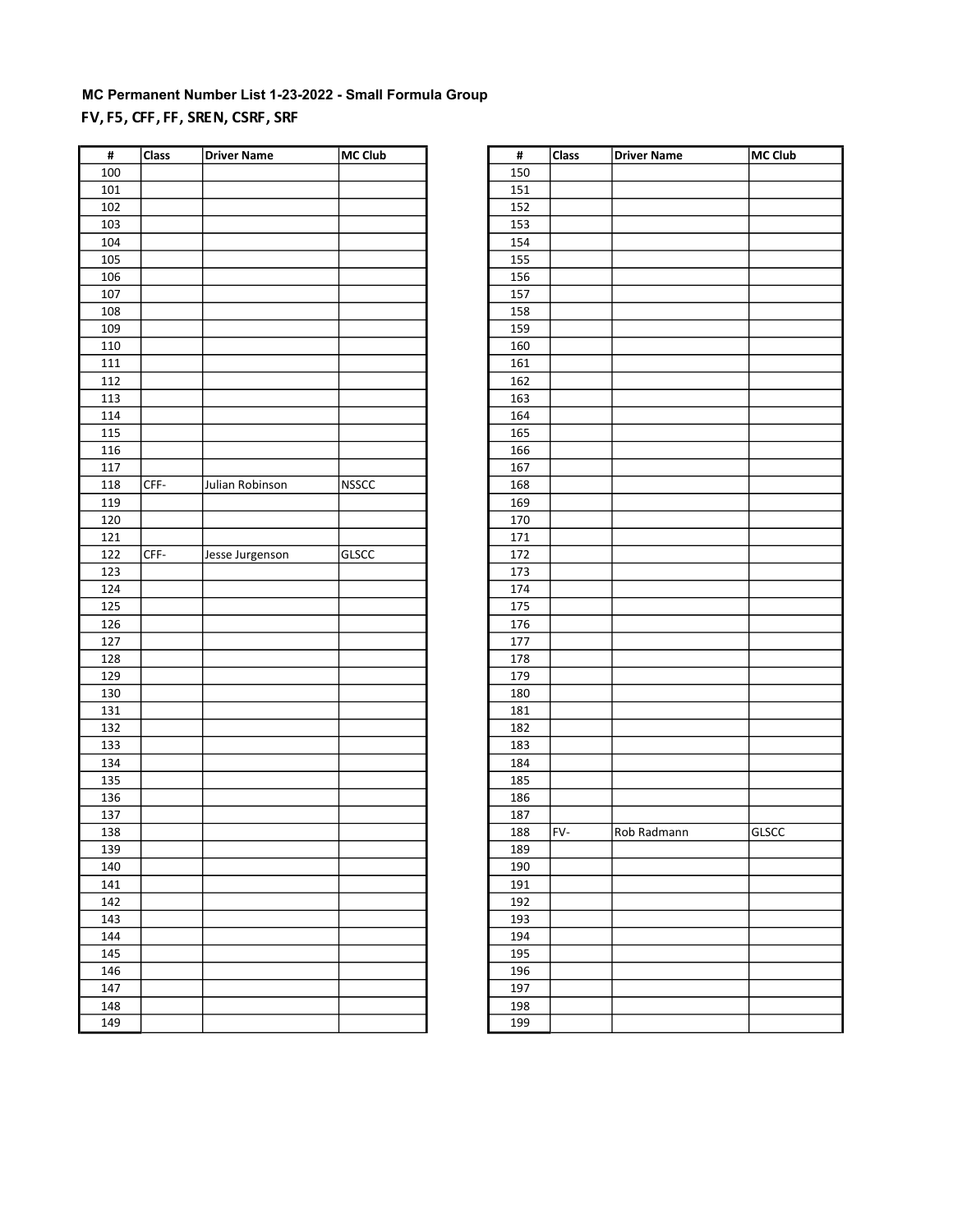# MC Permanent Number List 1-23-2022 - Big Formula Group FA, FC, ASR, CSR, DSR, S2000, CS2, CFI

| #           | Class             | <b>Driver Name</b>      | MC Club      | #        | Class             | <b>Driver Name</b>      | MC Club      |
|-------------|-------------------|-------------------------|--------------|----------|-------------------|-------------------------|--------------|
| 0           |                   |                         |              | 45       |                   |                         |              |
| $\mathbf 1$ | S <sub>2</sub>    | Maxwell Whitaker        | <b>NSSCC</b> | 46       |                   |                         |              |
| 2           | FC-               | Eric R. Lecuyer         | MSCC         | 47       |                   |                         |              |
| 3           | FC-               | <b>Bruce Giles</b>      | <b>GLSCC</b> | 48       | CFI-              | Kurt Williams           | <b>NSSCC</b> |
| 4           |                   |                         |              | 49       |                   |                         |              |
| 5           | FA-               | Jay Shuler              | <b>NSSCC</b> | 50       |                   |                         |              |
| 6           | FC-               | James Larkin            | <b>SCCR</b>  | 51       | FA-               | Lynn Serra              | <b>NSSCC</b> |
| 7           |                   |                         |              | 52       |                   |                         |              |
| 8           | CFI-              | Vernon Brown            | <b>MSCC</b>  | 53       |                   |                         |              |
| 9           | FA-               | Dale Bahr               | MSCC         | 54       |                   |                         |              |
| 00          |                   |                         |              | 55       |                   |                         |              |
| 01          |                   |                         |              | 56       |                   |                         |              |
| 02          |                   |                         |              | 57       |                   |                         |              |
| 03          | FA-               | Arthur Jahn             | <b>MSCC</b>  | 58       |                   |                         |              |
| 04          |                   |                         |              | 59       | DSR-              | <b>Bruce Vollbrecht</b> | <b>GLSCC</b> |
|             |                   |                         |              |          |                   |                         |              |
| 05          |                   |                         |              | 60       |                   |                         |              |
| 06<br>07    | FA-               | Robbie Egeland          | <b>NSSCC</b> | 61<br>62 |                   |                         |              |
|             | ASR-              | Mark Langer             | <b>GLSCC</b> |          |                   |                         |              |
| 08          |                   |                         |              | 63       |                   |                         |              |
| 09          |                   |                         |              | 64       |                   |                         |              |
| 10          |                   |                         |              | 65       |                   |                         |              |
| 11          |                   |                         |              | 66       | FA-               | Neil Rodgers            | <b>NSSCC</b> |
| 12          | FC-               | Rob Radmann             | GLSCC        | 67       |                   |                         |              |
| 13          |                   |                         |              | 68       |                   |                         |              |
| 14          | $S2-$             | Jim Shanel              | <b>NSSCC</b> | 69       |                   |                         |              |
| 15          | FA-               | Rob Radmann             | GLSCC        | 70       | FA-               | Arthur Jahn             | <b>MSCC</b>  |
| 16          | CFI-              | <b>Neal Gillentine</b>  | <b>NSSCC</b> | 71       | FA-               | Corky Jahn              | LSCC         |
| 17          | CFI-              | Tim Roach               | MSCC         | 72       |                   |                         |              |
| 18          | CSR-              | Jeffrey Feldman         | <b>NSSCC</b> | 73       |                   |                         |              |
| 19          |                   |                         |              | 74       |                   |                         |              |
| 20          |                   |                         |              | 75       |                   |                         |              |
| 21          | FC-               | Patrick Tracy           | <b>MSCC</b>  | 76       |                   |                         |              |
| 22          |                   |                         |              | $77$     |                   |                         |              |
| 23          |                   |                         |              | 78       |                   |                         |              |
| 24          |                   |                         |              | 79       |                   |                         |              |
| 25          |                   |                         |              | 80       |                   |                         |              |
| 26          |                   |                         |              | 81       | CS <sub>2</sub> - | Mark D'Ambrosio         | <b>NSSCC</b> |
| 27          |                   |                         |              | 82       |                   |                         |              |
| 28          | CS <sub>2</sub> - | Robert Woelfle          | <b>MSCC</b>  | 83       |                   |                         |              |
| 29          |                   |                         |              | 84       |                   |                         |              |
| 30          |                   |                         |              | 85       | FA-               | Jay Shuler              | <b>NSSCC</b> |
| 31          |                   |                         |              | 86       |                   |                         |              |
| 32          |                   |                         |              | 87       |                   |                         |              |
| 33          |                   |                         |              | 88       | FC-               | Nelson Lampert          | <b>NSSCC</b> |
| 34          |                   |                         |              | 89       |                   |                         |              |
| 35          |                   |                         |              | 90       |                   |                         |              |
| 36          |                   |                         |              | 91       |                   |                         |              |
| 37          |                   |                         |              | 92       |                   |                         |              |
| 38          | FA-               | <b>Grant Greenfield</b> | <b>MSCC</b>  | 93       |                   |                         |              |
| 39          |                   |                         |              | 94       |                   |                         |              |
| 40          |                   |                         |              | 95       |                   |                         |              |
| 41          | FC-               | Scott Durbin            | <b>NSSCC</b> | 96       |                   |                         |              |
| 42          |                   |                         |              | 97       |                   |                         |              |
| 43          |                   |                         |              | 98       |                   |                         |              |
| 44          |                   |                         |              | 99       |                   |                         |              |

| #  | Class             | <b>Driver Name</b>      | MC Club      |
|----|-------------------|-------------------------|--------------|
| 45 |                   |                         |              |
| 46 |                   |                         |              |
| 47 |                   |                         |              |
| 48 | CFI-              | Kurt Williams           | <b>NSSCC</b> |
| 49 |                   |                         |              |
| 50 |                   |                         |              |
| 51 | FA-               | Lynn Serra              | <b>NSSCC</b> |
| 52 |                   |                         |              |
| 53 |                   |                         |              |
| 54 |                   |                         |              |
| 55 |                   |                         |              |
| 56 |                   |                         |              |
| 57 |                   |                         |              |
| 58 |                   |                         |              |
|    |                   |                         |              |
| 59 | DSR-              | <b>Bruce Vollbrecht</b> | GLSCC        |
| 60 |                   |                         |              |
| 61 |                   |                         |              |
| 62 |                   |                         |              |
| 63 |                   |                         |              |
| 64 |                   |                         |              |
| 65 |                   |                         |              |
| 66 | FA-               | Neil Rodgers            | <b>NSSCC</b> |
| 67 |                   |                         |              |
| 68 |                   |                         |              |
| 69 |                   |                         |              |
| 70 | FA-               | Arthur Jahn             | <b>MSCC</b>  |
| 71 | FA-               | Corky Jahn              | LSCC         |
| 72 |                   |                         |              |
| 73 |                   |                         |              |
| 74 |                   |                         |              |
| 75 |                   |                         |              |
| 76 |                   |                         |              |
| 77 |                   |                         |              |
| 78 |                   |                         |              |
| 79 |                   |                         |              |
| 80 |                   |                         |              |
| 81 | CS <sub>2</sub> - | Mark D'Ambrosio         | <b>NSSCC</b> |
| 82 |                   |                         |              |
| 83 |                   |                         |              |
| 84 |                   |                         |              |
| 85 | FA-               | Jay Shuler              | <b>NSSCC</b> |
| 86 |                   |                         |              |
| 87 |                   |                         |              |
| 88 | FC-               | Nelson Lampert          | <b>NSSCC</b> |
| 89 |                   |                         |              |
| 90 |                   |                         |              |
| 91 |                   |                         |              |
| 92 |                   |                         |              |
| 93 |                   |                         |              |
| 94 |                   |                         |              |
| 95 |                   |                         |              |
| 96 |                   |                         |              |
| 97 |                   |                         |              |
| 98 |                   |                         |              |
| 99 |                   |                         |              |
|    |                   |                         |              |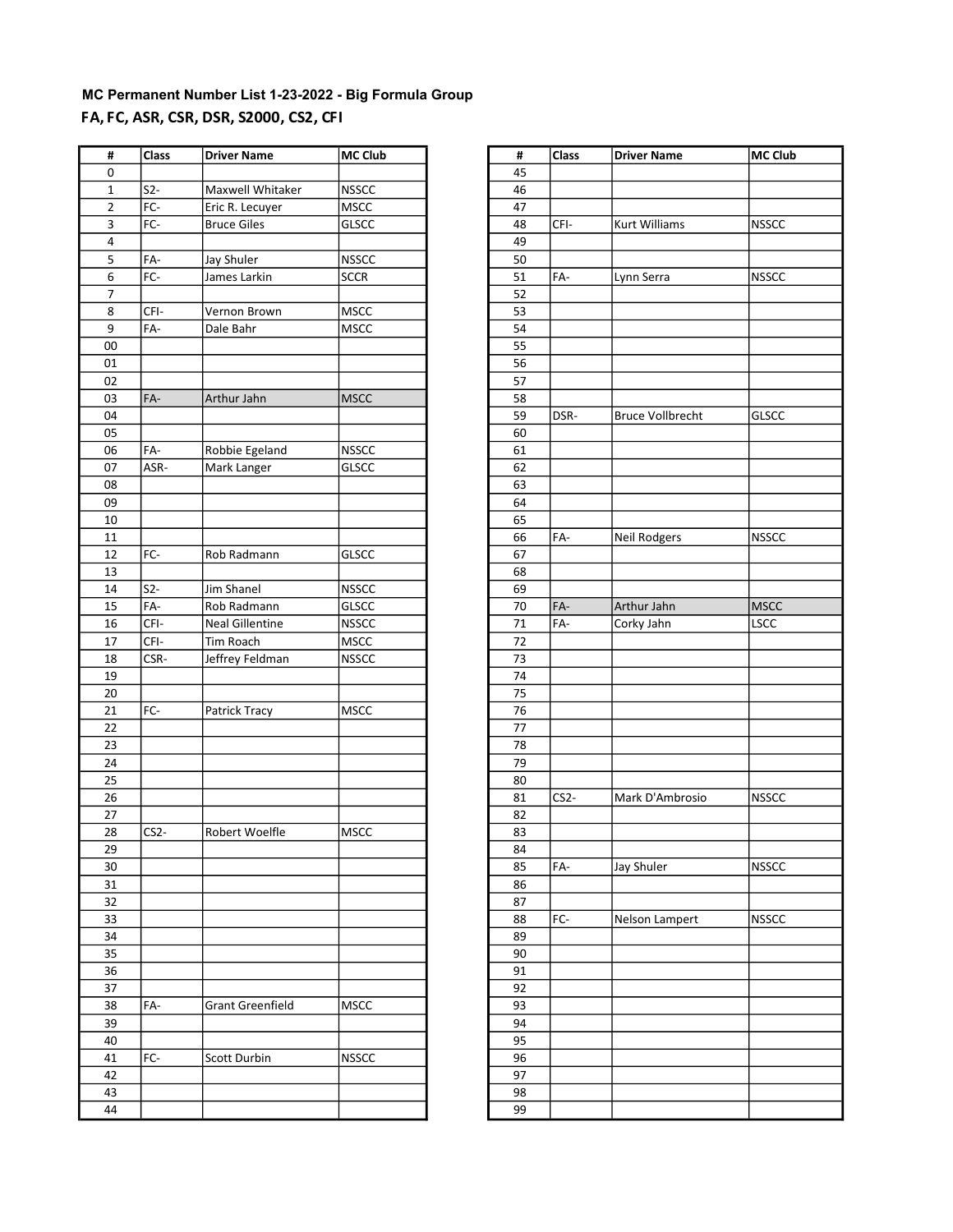# MC Permanent Number List 1-23-2022 - Big Formula Group FA, FC, ASR, CSR, DSR, S2000, CS2, CFI

| #   | <b>Class</b> | Driver Name | <b>MC Club</b> | #   | <b>Class</b> | <b>Driver Name</b> | MC Club      |
|-----|--------------|-------------|----------------|-----|--------------|--------------------|--------------|
| 100 |              |             |                | 150 |              |                    |              |
| 101 |              |             |                | 151 |              |                    |              |
| 102 |              |             |                | 152 |              |                    |              |
| 103 |              |             |                | 153 |              |                    |              |
| 104 |              |             |                | 154 |              |                    |              |
| 105 |              |             |                | 155 |              |                    |              |
| 106 |              |             |                | 156 |              |                    |              |
| 107 |              |             |                | 157 |              |                    |              |
| 108 |              |             |                | 158 |              |                    |              |
| 109 |              |             |                | 159 |              |                    |              |
| 110 |              |             |                | 160 |              |                    |              |
| 111 |              |             |                | 161 |              |                    |              |
| 112 |              |             |                | 162 |              |                    |              |
| 113 |              |             |                | 163 |              |                    |              |
| 114 |              |             |                | 164 |              |                    |              |
| 115 |              |             |                | 165 |              |                    |              |
| 116 |              |             |                | 166 |              |                    |              |
| 117 |              |             |                | 167 |              |                    |              |
| 118 |              |             |                | 168 |              |                    |              |
| 119 |              |             |                | 169 |              |                    |              |
| 120 |              |             |                | 170 |              |                    |              |
| 121 |              |             |                | 171 |              |                    |              |
|     |              |             |                |     |              |                    |              |
| 122 |              |             |                | 172 |              |                    |              |
| 123 |              |             |                | 173 |              |                    |              |
| 124 |              |             |                | 174 |              |                    |              |
| 125 |              |             |                | 175 |              |                    |              |
| 126 |              |             |                | 176 |              |                    |              |
| 127 |              |             |                | 177 |              |                    |              |
| 128 |              |             |                | 178 |              |                    |              |
| 129 |              |             |                | 179 |              |                    |              |
| 130 |              |             |                | 180 |              |                    |              |
| 131 |              |             |                | 181 | CS2, S2-     | David Jans         | <b>NSSCC</b> |
| 132 |              |             |                | 182 |              |                    |              |
| 133 |              |             |                | 183 |              |                    |              |
| 134 |              |             |                | 184 |              |                    |              |
| 135 |              |             |                | 185 |              |                    |              |
| 136 |              |             |                | 186 |              |                    |              |
| 137 |              |             |                | 187 |              |                    |              |
| 138 |              |             |                | 188 |              |                    |              |
| 139 |              |             |                | 189 |              |                    |              |
| 140 |              |             |                | 190 |              |                    |              |
| 141 |              |             |                | 191 |              |                    |              |
| 142 |              |             |                | 192 |              |                    |              |
| 143 |              |             |                | 193 |              |                    |              |
| 144 |              |             |                | 194 |              |                    |              |
| 145 |              |             |                | 195 |              |                    |              |
| 146 |              |             |                | 196 |              |                    |              |
| 147 |              |             |                | 197 |              |                    |              |
| 148 |              |             |                | 198 |              |                    |              |
| 149 |              |             |                | 199 |              |                    |              |

| #   | Class    | <b>Driver Name</b> | <b>MC Club</b> |
|-----|----------|--------------------|----------------|
| 150 |          |                    |                |
| 151 |          |                    |                |
| 152 |          |                    |                |
| 153 |          |                    |                |
| 154 |          |                    |                |
| 155 |          |                    |                |
| 156 |          |                    |                |
| 157 |          |                    |                |
| 158 |          |                    |                |
| 159 |          |                    |                |
| 160 |          |                    |                |
| 161 |          |                    |                |
| 162 |          |                    |                |
| 163 |          |                    |                |
| 164 |          |                    |                |
| 165 |          |                    |                |
| 166 |          |                    |                |
| 167 |          |                    |                |
| 168 |          |                    |                |
| 169 |          |                    |                |
|     |          |                    |                |
| 170 |          |                    |                |
| 171 |          |                    |                |
| 172 |          |                    |                |
| 173 |          |                    |                |
| 174 |          |                    |                |
| 175 |          |                    |                |
| 176 |          |                    |                |
| 177 |          |                    |                |
| 178 |          |                    |                |
| 179 |          |                    |                |
| 180 |          |                    |                |
| 181 | CS2, S2- | David Jans         | <b>NSSCC</b>   |
| 182 |          |                    |                |
| 183 |          |                    |                |
| 184 |          |                    |                |
| 185 |          |                    |                |
| 186 |          |                    |                |
| 187 |          |                    |                |
| 188 |          |                    |                |
| 189 |          |                    |                |
| 190 |          |                    |                |
| 191 |          |                    |                |
| 192 |          |                    |                |
| 193 |          |                    |                |
| 194 |          |                    |                |
| 195 |          |                    |                |
| 196 |          |                    |                |
| 197 |          |                    |                |
| 198 |          |                    |                |
| 199 |          |                    |                |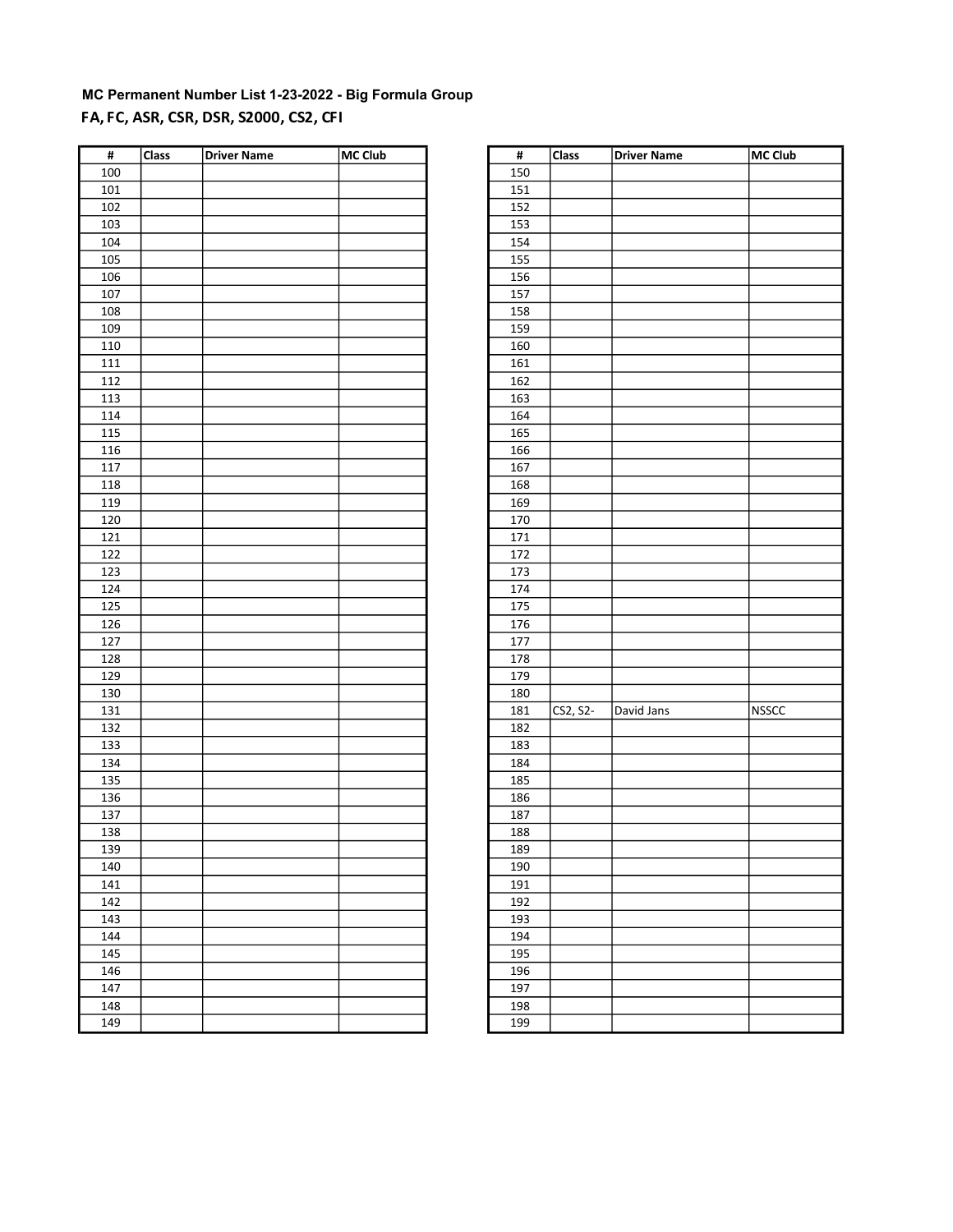### MC Permanent Number List 1-23-2022 - Big Production Group AGS, SP, ST3, ST4, GT1, GT2, GT3, GTSC, GTP,DP, EP, ITGT

| #              | Class             | <b>Driver Name</b>     | <b>MC Club</b> | #  | Class             | <b>Driver Name</b>  | <b>MC Club</b> |
|----------------|-------------------|------------------------|----------------|----|-------------------|---------------------|----------------|
| 0              |                   |                        |                | 45 |                   |                     |                |
| $\mathbf{1}$   | SP-               | Ronald Jerominski      | <b>LSCC</b>    | 46 |                   |                     |                |
| $\overline{2}$ | GT <sub>2</sub> - | Mark Atkinson          | <b>NSSCC</b>   | 47 |                   |                     |                |
| 3              | ITGT-             | Joe Conway             | LSCC           | 48 |                   |                     |                |
| 4              | GTP-              | Richard Kneubuehl      | <b>SCCR</b>    | 49 |                   |                     |                |
| 5              | GT3-              | <b>Trevor Davies</b>   | <b>SCCR</b>    | 50 | SP-               | <b>Steven Kohls</b> | <b>LSCC</b>    |
| 6              | GT1-              | Larry Edwards          | CSCC           | 51 | SP-               | Dewey Reeder        | <b>MSCC</b>    |
| $\overline{7}$ | SP-               | Zachary Meiborg        | <b>GLSCC</b>   | 52 | EP-               | Jeff Willert        | LSCC           |
| 8              | EP-               | Justin Enlow           | <b>NSSCC</b>   | 53 | SP-               | Steven Kohls        | LSCC           |
| 9              | GT3-              |                        | <b>MSCC</b>    | 54 | AGS-              | <b>Bob Mitchell</b> | <b>NSSCC</b>   |
|                |                   | Matt Haushalter        |                |    |                   |                     |                |
| 00             |                   |                        |                | 55 |                   |                     |                |
| 01             |                   |                        |                | 56 | ST3-              | Kieran Gobey        | <b>NSSCC</b>   |
| 02             |                   |                        |                | 57 | GT <sub>2</sub> - | Joe Ziltener        | <b>MSCC</b>    |
| 03             | EP-               | Arthur Jahn            | <b>MSCC</b>    | 58 |                   |                     |                |
| 04             |                   |                        |                | 59 |                   |                     |                |
| 05             |                   |                        |                | 60 | ITGT-             | David Farnsworth    | <b>NSSCC</b>   |
| 06             |                   |                        |                | 61 | ST4-              | Patrick Kroll       | <b>SCCR</b>    |
| 07             |                   |                        |                | 62 | GT3-              | Mark Knepper        | <b>MSCC</b>    |
| 08             |                   |                        |                | 63 |                   |                     |                |
| 09             | GT1-              | <b>Phillip Daus</b>    | <b>NSSCC</b>   | 64 | ST3-              | Steven Kaster       | LSCC           |
| 10             |                   |                        |                | 65 |                   |                     |                |
| 11             |                   |                        |                | 66 | GTP-              | Richard Kneubuehl   | <b>SCCR</b>    |
| 12             |                   |                        |                | 67 | EP-               | James Fogerty       | <b>NSSCC</b>   |
| 13             |                   |                        |                | 68 | GT1-              | Larry Edwards       | CSCC           |
| 14             | SP-               | Walt Kelley            | <b>NSSCC</b>   | 69 |                   |                     |                |
| 15             |                   |                        |                | 70 | GT1-              | David Jans          | <b>NSSCC</b>   |
| 16             | SP-               | Peter Jankovskis       | <b>CSCC</b>    | 71 | GT1-              | Joshau Madell       | <b>LSCC</b>    |
| 17             | ST4-              | <b>Tony Marchev</b>    | <b>SCCR</b>    | 72 |                   |                     |                |
| 18             |                   |                        |                | 73 | ITA-              | <b>Bret Prange</b>  | <b>GLSCC</b>   |
| 19             | ST3-              | William Thompson       | <b>LSCC</b>    | 74 |                   |                     |                |
| 20             | ITGT-             | Kristin Klahn          | <b>GLSCC</b>   | 75 |                   |                     |                |
| 21             | ST4-              | David Spears           | LSCC           | 76 |                   |                     |                |
| 22             | ITGT-             | David Swernoff         | <b>GLSCC</b>   | 77 | SP-               | <b>Todd Zimmer</b>  | LSCC           |
| 23             |                   |                        |                | 78 | EP-               | Arthur Jahn         | <b>MSCC</b>    |
| 24             | ST4-              | Phil Gordon            | <b>NSSCC</b>   | 79 |                   |                     |                |
| 25             |                   |                        |                | 80 |                   |                     |                |
| 26             | SP-               | Jay Hoskins            | <b>SCCR</b>    | 81 |                   |                     |                |
| 27             |                   |                        |                | 82 | AGS-              | Matt Matykiewicz    | <b>SCCR</b>    |
| 28             |                   |                        |                | 83 |                   |                     |                |
| 29             |                   |                        |                | 84 |                   |                     |                |
| 30             | EP-               | John Wierz             | <b>NSSCC</b>   | 85 | ITGT-             | Martin Zimmerman    | <b>NSSCC</b>   |
|                |                   |                        |                |    |                   |                     |                |
| 31<br>32       |                   |                        |                | 86 | ITGT-             | Mark Atkinson       | <b>NSSCC</b>   |
|                |                   |                        |                | 87 |                   |                     |                |
| 33             |                   |                        |                | 88 | SP-               | Bryan Duncan        | <b>SCSCC</b>   |
| 34             | ST4-              | James Griffith         | <b>NSSCC</b>   | 89 | ST <sub>3</sub> - | Sean Riley          | <b>GLSCC</b>   |
| 35             |                   |                        |                | 90 | GTSC-             | Dick Karth          | <b>LSCC</b>    |
| 36             |                   |                        |                | 91 | GT3-              | David Wessel        | <b>GLSCC</b>   |
| 37             |                   |                        |                | 92 | EP-               | Alex Christopher    | <b>NSSCC</b>   |
| 38             | EP-               | Tim Schreyer           | <b>CSCC</b>    | 93 | ST3-              | Patrick Riley       | <b>GLSCC</b>   |
| 39             |                   |                        |                | 94 | GTSC-             | Dick Karth          | LSCC           |
| 40             |                   |                        |                | 95 |                   |                     |                |
| 41             |                   |                        |                | 96 |                   |                     |                |
| 42             |                   |                        |                | 97 | ITGT-             | Don Atkinson        | <b>NSSCC</b>   |
| 43             | GT1-              | <b>Bill Richardson</b> | <b>MSCC</b>    | 98 |                   |                     |                |
| 44             |                   |                        |                | 99 |                   |                     |                |
|                |                   |                        |                |    |                   |                     |                |

| #  | <b>Class</b>      | <b>Driver Name</b>  | MC Club      |
|----|-------------------|---------------------|--------------|
| 45 |                   |                     |              |
| 46 |                   |                     |              |
| 47 |                   |                     |              |
| 48 |                   |                     |              |
| 49 |                   |                     |              |
| 50 | SP-               | Steven Kohls        | <b>LSCC</b>  |
| 51 | SP-               | Dewey Reeder        | <b>MSCC</b>  |
| 52 | EP-               | Jeff Willert        | <b>LSCC</b>  |
| 53 | SP-               | Steven Kohls        | <b>LSCC</b>  |
| 54 | AGS-              | <b>Bob Mitchell</b> | <b>NSSCC</b> |
| 55 |                   |                     |              |
| 56 | ST3-              | Kieran Gobey        | <b>NSSCC</b> |
| 57 | GT <sub>2</sub> - | Joe Ziltener        | <b>MSCC</b>  |
| 58 |                   |                     |              |
| 59 |                   |                     |              |
| 60 | ITGT-             | David Farnsworth    | <b>NSSCC</b> |
| 61 | ST4-              | Patrick Kroll       | <b>SCCR</b>  |
| 62 | GT3-              | Mark Knepper        | <b>MSCC</b>  |
| 63 |                   |                     |              |
| 64 | ST3-              | Steven Kaster       | LSCC         |
| 65 |                   |                     |              |
| 66 | GTP-              | Richard Kneubuehl   | <b>SCCR</b>  |
| 67 | EP-               | James Fogerty       | <b>NSSCC</b> |
| 68 | GT1-              | Larry Edwards       | <b>CSCC</b>  |
| 69 |                   |                     |              |
| 70 | GT1-              | David Jans          | <b>NSSCC</b> |
| 71 | GT1-              | Joshau Madell       | <b>LSCC</b>  |
| 72 |                   |                     |              |
| 73 | ITA-              | <b>Bret Prange</b>  | <b>GLSCC</b> |
| 74 |                   |                     |              |
| 75 |                   |                     |              |
| 76 |                   |                     |              |
| 77 | SP-               | <b>Todd Zimmer</b>  | <b>LSCC</b>  |
| 78 | EP-               | Arthur Jahn         | <b>MSCC</b>  |
| 79 |                   |                     |              |
| 80 |                   |                     |              |
| 81 |                   |                     |              |
| 82 | AGS-              | Matt Matykiewicz    | SCCR         |
| 83 |                   |                     |              |
| 84 |                   |                     |              |
| 85 | ITGT-             | Martin Zimmerman    | NSSCC        |
| 86 | ITGT-             | Mark Atkinson       | <b>NSSCC</b> |
| 87 |                   |                     |              |
| 88 | SP-               | Bryan Duncan        | SCSCC        |
| 89 | ST3-              | Sean Riley          | GLSCC        |
| 90 | GTSC-             | Dick Karth          | <b>LSCC</b>  |
| 91 | GT3-              | David Wessel        | <b>GLSCC</b> |
| 92 | EP-               | Alex Christopher    | <b>NSSCC</b> |
| 93 | ST3-              | Patrick Riley       | <b>GLSCC</b> |
| 94 | GTSC-             | Dick Karth          | LSCC         |
| 95 |                   |                     |              |
| 96 |                   |                     |              |
| 97 | ITGT-             | Don Atkinson        | <b>NSSCC</b> |
| 98 |                   |                     |              |
| 99 |                   |                     |              |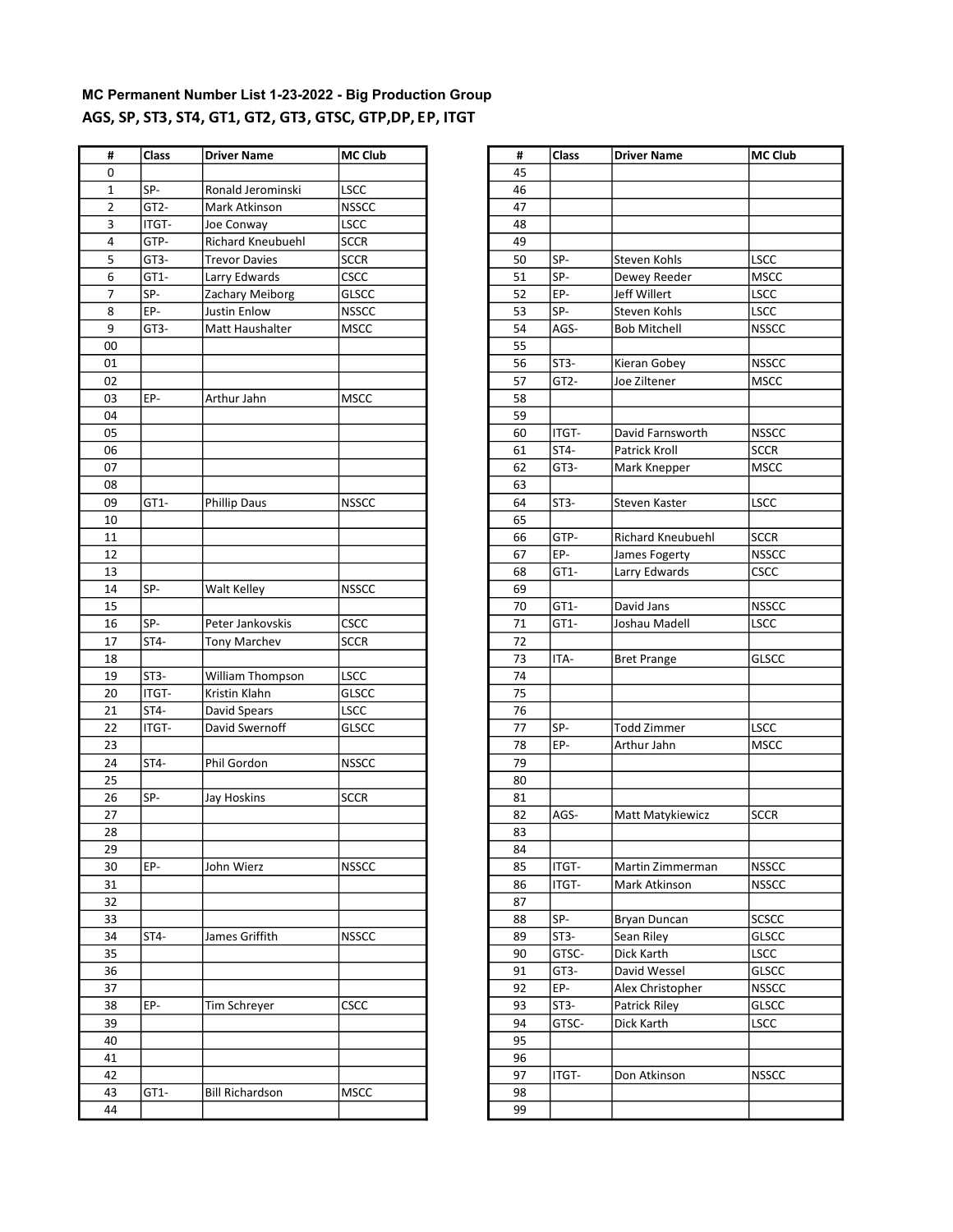# MC Permanent Number List 1-23-2022 - Big Production Group AGS, SP, ST3, ST4, GT1, GT2, GT3, GTSC, GTP,DP, EP, ITGT

| $\pmb{\sharp}$ | Class             | <b>Driver Name</b>    | <b>MC Club</b> | #   | Class             | <b>Driver Name</b>     | MC Club      |
|----------------|-------------------|-----------------------|----------------|-----|-------------------|------------------------|--------------|
| 100            |                   |                       |                | 150 |                   |                        |              |
| 101            |                   |                       |                | 151 |                   |                        |              |
| 102            |                   |                       |                | 152 |                   |                        |              |
| 103            |                   |                       |                | 153 |                   |                        |              |
| 104            |                   |                       |                | 154 | AGS-              | Sean Rupp              | <b>GLSCC</b> |
| 105            |                   |                       |                | 155 |                   |                        |              |
| 106            |                   |                       |                | 156 |                   |                        |              |
| 107            | ST <sub>4</sub> - | Dan Frodl             | GLSCC          | 157 |                   |                        |              |
| 108            |                   |                       |                | 158 |                   |                        |              |
| 109            |                   |                       |                | 159 |                   |                        |              |
| 110            |                   |                       |                | 160 |                   |                        |              |
| 111            | ST3-              | Jared Cromas          | <b>SCSCC</b>   | 161 |                   |                        |              |
| 112            |                   |                       |                | 162 |                   |                        |              |
| 113            | DP-               | <b>Richard Mosher</b> | <b>SCCR</b>    | 163 |                   |                        |              |
| 114            |                   |                       |                | 164 |                   |                        |              |
| 115            |                   |                       |                | 165 |                   |                        |              |
| 116            |                   |                       |                | 166 |                   |                        |              |
| 117            |                   |                       |                | 167 |                   |                        |              |
| 118            | GT <sub>2</sub> - | Eric Kwasigroh        | <b>SCCR</b>    | 168 |                   |                        |              |
| 119            |                   |                       |                | 169 | FP-               | <b>Eric Griesinger</b> | <b>CSCC</b>  |
| 120            |                   |                       |                | 170 |                   |                        |              |
| 121            |                   |                       |                | 171 |                   |                        |              |
| 122            |                   |                       |                | 172 |                   |                        |              |
| 123            |                   |                       |                | 173 |                   |                        |              |
| 124            | ST4-              | Tim Bellamy           | <b>NSSCC</b>   | 174 |                   |                        |              |
| 125            |                   |                       |                | 175 |                   |                        |              |
| 126            |                   |                       |                | 176 |                   |                        |              |
| 127            |                   |                       |                | 177 |                   |                        |              |
| 128            |                   |                       |                | 178 | ST <sub>3</sub> - | Jason Martin           | <b>SCSCC</b> |
| 129            |                   |                       |                | 179 |                   |                        |              |
| 130            |                   |                       |                | 180 |                   |                        |              |
| 131            |                   |                       |                | 181 |                   |                        |              |
| 132            |                   |                       |                | 182 |                   |                        |              |
| 133            |                   |                       |                | 183 |                   |                        |              |
| 134            |                   |                       |                | 184 |                   |                        |              |
| 135            |                   |                       |                | 185 |                   |                        |              |
| 136            |                   |                       |                | 186 |                   |                        |              |
| 137            |                   |                       |                | 187 |                   |                        |              |
| 138            |                   |                       |                | 188 | ST <sub>3</sub> - | Joshua Merline         | <b>GLSCC</b> |
| 139            |                   |                       |                | 189 |                   |                        |              |
| 140            |                   |                       |                | 190 |                   |                        |              |
| 141            | GT2-              | <b>Thomas Miller</b>  | GLSCC          | 191 |                   |                        |              |
| 142            |                   |                       |                | 192 |                   |                        |              |
| 143            |                   |                       |                | 193 |                   |                        |              |
| 144            |                   |                       |                |     |                   |                        |              |
|                | ST4-              |                       |                | 194 |                   |                        |              |
| 145<br>146     |                   | Jeff Vance            | <b>SCCR</b>    | 195 |                   |                        |              |
|                |                   |                       |                | 196 |                   |                        |              |
| 147            |                   |                       |                | 197 | AGS-              | Andy Hermann           | <b>SCCR</b>  |
| 148            |                   |                       |                | 198 |                   |                        |              |
| 149            |                   |                       |                | 199 |                   |                        |              |

| #   | Class  | <b>Driver Name</b>     | MC Club      |
|-----|--------|------------------------|--------------|
| 150 |        |                        |              |
| 151 |        |                        |              |
| 152 |        |                        |              |
| 153 |        |                        |              |
| 154 |        |                        |              |
|     | AGS-   | Sean Rupp              | <b>GLSCC</b> |
| 155 |        |                        |              |
| 156 |        |                        |              |
| 157 |        |                        |              |
| 158 |        |                        |              |
| 159 |        |                        |              |
| 160 |        |                        |              |
| 161 |        |                        |              |
| 162 |        |                        |              |
| 163 |        |                        |              |
| 164 |        |                        |              |
| 165 |        |                        |              |
| 166 |        |                        |              |
| 167 |        |                        |              |
| 168 |        |                        |              |
| 169 | FP-    | <b>Eric Griesinger</b> | CSCC         |
| 170 |        |                        |              |
| 171 |        |                        |              |
| 172 |        |                        |              |
| 173 |        |                        |              |
| 174 |        |                        |              |
| 175 |        |                        |              |
| 176 |        |                        |              |
| 177 |        |                        |              |
| 178 | $ST3-$ | Jason Martin           | SCSCC        |
| 179 |        |                        |              |
| 180 |        |                        |              |
| 181 |        |                        |              |
| 182 |        |                        |              |
| 183 |        |                        |              |
| 184 |        |                        |              |
| 185 |        |                        |              |
| 186 |        |                        |              |
| 187 |        |                        |              |
| 188 | ST3-   | Joshua Merline         | <b>GLSCC</b> |
| 189 |        |                        |              |
| 190 |        |                        |              |
| 191 |        |                        |              |
| 192 |        |                        |              |
| 193 |        |                        |              |
| 194 |        |                        |              |
| 195 |        |                        |              |
| 196 |        |                        |              |
| 197 | AGS-   | Andy Hermann           | <b>SCCR</b>  |
| 198 |        |                        |              |
| 199 |        |                        |              |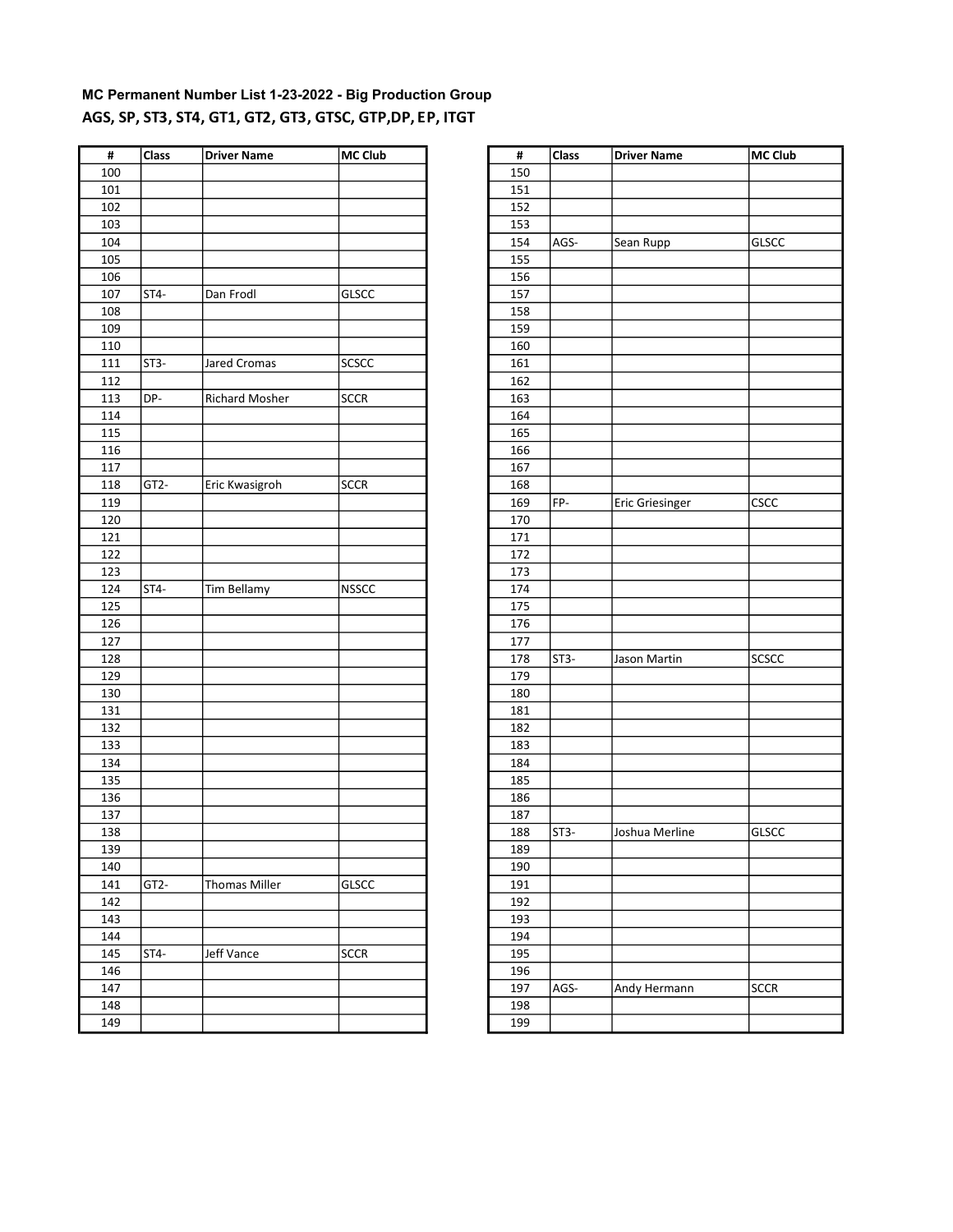| #<br>0<br>45<br>$\mathbf 1$<br>VH-<br>Gretchen Patey<br><b>MSCC</b><br>2<br>3<br>VH-<br><b>SCCR</b><br>4<br><b>Richard Kneubuehl</b><br>5<br>VH-<br><b>SCCR</b><br><b>Trevor Davies</b><br>Peter Jankovskis<br>CSCC<br>6<br>VH-<br>7<br>VH-<br>Jay Hoskins<br>SCCR<br>Jeffrey Feldman<br>8<br>VH-<br><b>NSSCC</b><br>9<br>00<br>01<br>02<br>03<br>VH-<br>Arthur Jahn<br><b>MSCC</b><br>04<br>05<br>VH-<br>David Farnsworth<br><b>NSSCC</b><br>06<br>07<br>08<br>09<br><b>NSSCC</b><br>10<br>VH-<br>John Wierz<br>VH-<br>11<br><b>MSCC</b><br>James W. Perry<br>12<br>13<br>14<br>VH-<br><b>NSSCC</b><br>Walt Kelley<br>VH-<br>15<br>Douglas McManus<br>LSCC<br>16<br>17<br><b>SCCR</b><br>VH-<br>Jason Pearce<br>18<br>19<br>20<br>21<br>VH-<br><b>SCCR</b><br><b>Thomas Wilcox</b><br>22<br>23<br>24<br>25<br>VH-<br>John Wheeler<br><b>NSSCC</b><br>26<br>27<br>28<br>29<br>30<br>31<br>David Bralich<br><b>NSSCC</b><br>VH-<br>32<br>VH-<br>Terry Stahly<br><b>NSSCC</b><br>33<br>VH-<br>David Fichter<br><b>NSSCC</b><br>34<br>VH-<br>John Salisbury<br><b>NSSCC</b><br>35<br>36<br>VH-<br><b>NSSCC</b><br>John Saccameno<br>37<br>VH-<br>Robert Woelfle<br><b>MSCC</b><br>38<br>39<br><b>Thomas Miller</b><br>VH-<br><b>GLSCC</b><br>40<br>41<br>VH-<br>Joseph Cromas<br><b>SCSCC</b><br>42<br>43 | #  | Class | <b>Driver Name</b> | <b>MC Club</b> |
|--------------------------------------------------------------------------------------------------------------------------------------------------------------------------------------------------------------------------------------------------------------------------------------------------------------------------------------------------------------------------------------------------------------------------------------------------------------------------------------------------------------------------------------------------------------------------------------------------------------------------------------------------------------------------------------------------------------------------------------------------------------------------------------------------------------------------------------------------------------------------------------------------------------------------------------------------------------------------------------------------------------------------------------------------------------------------------------------------------------------------------------------------------------------------------------------------------------------------------------------------------------------------------------------------------|----|-------|--------------------|----------------|
| VH-<br>46<br>VH-<br>47<br>48<br>VH-<br>49<br>50<br>51<br>52<br>53<br>VH-<br>54<br>55<br>56<br>57<br>VH-<br>58<br>VH-<br>59<br>60<br>61<br>62<br>63<br>64<br>65<br>66<br>VH-<br>67<br>VH-<br>68<br>69<br>VH-<br>70<br>VH-<br>71<br>72<br>VH-<br>73<br>74<br>75<br>76<br>77<br>78<br>79<br>80<br>81<br>82<br>VH-<br>VH-<br>83<br>VH-<br>84<br>85<br>86<br>87<br>88<br>VH-<br>89<br>90<br>91<br>VH-<br>92<br>93<br>VH-<br>94<br>95<br>VH-<br>96<br>97<br>VH-<br>98<br>VH-<br>99                                                                                                                                                                                                                                                                                                                                                                                                                                                                                                                                                                                                                                                                                                                                                                                                                           |    |       |                    |                |
|                                                                                                                                                                                                                                                                                                                                                                                                                                                                                                                                                                                                                                                                                                                                                                                                                                                                                                                                                                                                                                                                                                                                                                                                                                                                                                        |    |       |                    |                |
|                                                                                                                                                                                                                                                                                                                                                                                                                                                                                                                                                                                                                                                                                                                                                                                                                                                                                                                                                                                                                                                                                                                                                                                                                                                                                                        |    |       |                    |                |
|                                                                                                                                                                                                                                                                                                                                                                                                                                                                                                                                                                                                                                                                                                                                                                                                                                                                                                                                                                                                                                                                                                                                                                                                                                                                                                        |    |       |                    |                |
|                                                                                                                                                                                                                                                                                                                                                                                                                                                                                                                                                                                                                                                                                                                                                                                                                                                                                                                                                                                                                                                                                                                                                                                                                                                                                                        |    |       |                    |                |
|                                                                                                                                                                                                                                                                                                                                                                                                                                                                                                                                                                                                                                                                                                                                                                                                                                                                                                                                                                                                                                                                                                                                                                                                                                                                                                        |    |       |                    |                |
|                                                                                                                                                                                                                                                                                                                                                                                                                                                                                                                                                                                                                                                                                                                                                                                                                                                                                                                                                                                                                                                                                                                                                                                                                                                                                                        |    |       |                    |                |
|                                                                                                                                                                                                                                                                                                                                                                                                                                                                                                                                                                                                                                                                                                                                                                                                                                                                                                                                                                                                                                                                                                                                                                                                                                                                                                        |    |       |                    |                |
|                                                                                                                                                                                                                                                                                                                                                                                                                                                                                                                                                                                                                                                                                                                                                                                                                                                                                                                                                                                                                                                                                                                                                                                                                                                                                                        |    |       |                    |                |
|                                                                                                                                                                                                                                                                                                                                                                                                                                                                                                                                                                                                                                                                                                                                                                                                                                                                                                                                                                                                                                                                                                                                                                                                                                                                                                        |    |       |                    |                |
|                                                                                                                                                                                                                                                                                                                                                                                                                                                                                                                                                                                                                                                                                                                                                                                                                                                                                                                                                                                                                                                                                                                                                                                                                                                                                                        |    |       |                    |                |
|                                                                                                                                                                                                                                                                                                                                                                                                                                                                                                                                                                                                                                                                                                                                                                                                                                                                                                                                                                                                                                                                                                                                                                                                                                                                                                        |    |       |                    |                |
|                                                                                                                                                                                                                                                                                                                                                                                                                                                                                                                                                                                                                                                                                                                                                                                                                                                                                                                                                                                                                                                                                                                                                                                                                                                                                                        |    |       |                    |                |
|                                                                                                                                                                                                                                                                                                                                                                                                                                                                                                                                                                                                                                                                                                                                                                                                                                                                                                                                                                                                                                                                                                                                                                                                                                                                                                        |    |       |                    |                |
|                                                                                                                                                                                                                                                                                                                                                                                                                                                                                                                                                                                                                                                                                                                                                                                                                                                                                                                                                                                                                                                                                                                                                                                                                                                                                                        |    |       |                    |                |
|                                                                                                                                                                                                                                                                                                                                                                                                                                                                                                                                                                                                                                                                                                                                                                                                                                                                                                                                                                                                                                                                                                                                                                                                                                                                                                        |    |       |                    |                |
|                                                                                                                                                                                                                                                                                                                                                                                                                                                                                                                                                                                                                                                                                                                                                                                                                                                                                                                                                                                                                                                                                                                                                                                                                                                                                                        |    |       |                    |                |
|                                                                                                                                                                                                                                                                                                                                                                                                                                                                                                                                                                                                                                                                                                                                                                                                                                                                                                                                                                                                                                                                                                                                                                                                                                                                                                        |    |       |                    |                |
|                                                                                                                                                                                                                                                                                                                                                                                                                                                                                                                                                                                                                                                                                                                                                                                                                                                                                                                                                                                                                                                                                                                                                                                                                                                                                                        |    |       |                    |                |
|                                                                                                                                                                                                                                                                                                                                                                                                                                                                                                                                                                                                                                                                                                                                                                                                                                                                                                                                                                                                                                                                                                                                                                                                                                                                                                        |    |       |                    |                |
|                                                                                                                                                                                                                                                                                                                                                                                                                                                                                                                                                                                                                                                                                                                                                                                                                                                                                                                                                                                                                                                                                                                                                                                                                                                                                                        |    |       |                    |                |
|                                                                                                                                                                                                                                                                                                                                                                                                                                                                                                                                                                                                                                                                                                                                                                                                                                                                                                                                                                                                                                                                                                                                                                                                                                                                                                        |    |       |                    |                |
|                                                                                                                                                                                                                                                                                                                                                                                                                                                                                                                                                                                                                                                                                                                                                                                                                                                                                                                                                                                                                                                                                                                                                                                                                                                                                                        |    |       |                    |                |
|                                                                                                                                                                                                                                                                                                                                                                                                                                                                                                                                                                                                                                                                                                                                                                                                                                                                                                                                                                                                                                                                                                                                                                                                                                                                                                        |    |       |                    |                |
|                                                                                                                                                                                                                                                                                                                                                                                                                                                                                                                                                                                                                                                                                                                                                                                                                                                                                                                                                                                                                                                                                                                                                                                                                                                                                                        |    |       |                    |                |
|                                                                                                                                                                                                                                                                                                                                                                                                                                                                                                                                                                                                                                                                                                                                                                                                                                                                                                                                                                                                                                                                                                                                                                                                                                                                                                        |    |       |                    |                |
|                                                                                                                                                                                                                                                                                                                                                                                                                                                                                                                                                                                                                                                                                                                                                                                                                                                                                                                                                                                                                                                                                                                                                                                                                                                                                                        |    |       |                    |                |
|                                                                                                                                                                                                                                                                                                                                                                                                                                                                                                                                                                                                                                                                                                                                                                                                                                                                                                                                                                                                                                                                                                                                                                                                                                                                                                        |    |       |                    |                |
|                                                                                                                                                                                                                                                                                                                                                                                                                                                                                                                                                                                                                                                                                                                                                                                                                                                                                                                                                                                                                                                                                                                                                                                                                                                                                                        |    |       |                    |                |
|                                                                                                                                                                                                                                                                                                                                                                                                                                                                                                                                                                                                                                                                                                                                                                                                                                                                                                                                                                                                                                                                                                                                                                                                                                                                                                        |    |       |                    |                |
|                                                                                                                                                                                                                                                                                                                                                                                                                                                                                                                                                                                                                                                                                                                                                                                                                                                                                                                                                                                                                                                                                                                                                                                                                                                                                                        |    |       |                    |                |
|                                                                                                                                                                                                                                                                                                                                                                                                                                                                                                                                                                                                                                                                                                                                                                                                                                                                                                                                                                                                                                                                                                                                                                                                                                                                                                        |    |       |                    |                |
|                                                                                                                                                                                                                                                                                                                                                                                                                                                                                                                                                                                                                                                                                                                                                                                                                                                                                                                                                                                                                                                                                                                                                                                                                                                                                                        |    |       |                    |                |
|                                                                                                                                                                                                                                                                                                                                                                                                                                                                                                                                                                                                                                                                                                                                                                                                                                                                                                                                                                                                                                                                                                                                                                                                                                                                                                        |    |       |                    |                |
|                                                                                                                                                                                                                                                                                                                                                                                                                                                                                                                                                                                                                                                                                                                                                                                                                                                                                                                                                                                                                                                                                                                                                                                                                                                                                                        |    |       |                    |                |
|                                                                                                                                                                                                                                                                                                                                                                                                                                                                                                                                                                                                                                                                                                                                                                                                                                                                                                                                                                                                                                                                                                                                                                                                                                                                                                        |    |       |                    |                |
|                                                                                                                                                                                                                                                                                                                                                                                                                                                                                                                                                                                                                                                                                                                                                                                                                                                                                                                                                                                                                                                                                                                                                                                                                                                                                                        |    |       |                    |                |
|                                                                                                                                                                                                                                                                                                                                                                                                                                                                                                                                                                                                                                                                                                                                                                                                                                                                                                                                                                                                                                                                                                                                                                                                                                                                                                        |    |       |                    |                |
| Matt Matykiewicz                                                                                                                                                                                                                                                                                                                                                                                                                                                                                                                                                                                                                                                                                                                                                                                                                                                                                                                                                                                                                                                                                                                                                                                                                                                                                       |    |       |                    |                |
| Michael O'Neill<br>John Salisbury                                                                                                                                                                                                                                                                                                                                                                                                                                                                                                                                                                                                                                                                                                                                                                                                                                                                                                                                                                                                                                                                                                                                                                                                                                                                      |    |       |                    |                |
|                                                                                                                                                                                                                                                                                                                                                                                                                                                                                                                                                                                                                                                                                                                                                                                                                                                                                                                                                                                                                                                                                                                                                                                                                                                                                                        |    |       |                    |                |
|                                                                                                                                                                                                                                                                                                                                                                                                                                                                                                                                                                                                                                                                                                                                                                                                                                                                                                                                                                                                                                                                                                                                                                                                                                                                                                        |    |       |                    |                |
|                                                                                                                                                                                                                                                                                                                                                                                                                                                                                                                                                                                                                                                                                                                                                                                                                                                                                                                                                                                                                                                                                                                                                                                                                                                                                                        |    |       |                    |                |
|                                                                                                                                                                                                                                                                                                                                                                                                                                                                                                                                                                                                                                                                                                                                                                                                                                                                                                                                                                                                                                                                                                                                                                                                                                                                                                        |    |       |                    |                |
|                                                                                                                                                                                                                                                                                                                                                                                                                                                                                                                                                                                                                                                                                                                                                                                                                                                                                                                                                                                                                                                                                                                                                                                                                                                                                                        |    |       |                    |                |
| Matthew Gerdisch<br>Alex Christopher<br>Mark D'Ambrosio<br>David School<br>Mark Atkinson                                                                                                                                                                                                                                                                                                                                                                                                                                                                                                                                                                                                                                                                                                                                                                                                                                                                                                                                                                                                                                                                                                                                                                                                               |    |       |                    |                |
|                                                                                                                                                                                                                                                                                                                                                                                                                                                                                                                                                                                                                                                                                                                                                                                                                                                                                                                                                                                                                                                                                                                                                                                                                                                                                                        |    |       |                    |                |
|                                                                                                                                                                                                                                                                                                                                                                                                                                                                                                                                                                                                                                                                                                                                                                                                                                                                                                                                                                                                                                                                                                                                                                                                                                                                                                        |    |       |                    |                |
|                                                                                                                                                                                                                                                                                                                                                                                                                                                                                                                                                                                                                                                                                                                                                                                                                                                                                                                                                                                                                                                                                                                                                                                                                                                                                                        |    |       |                    |                |
|                                                                                                                                                                                                                                                                                                                                                                                                                                                                                                                                                                                                                                                                                                                                                                                                                                                                                                                                                                                                                                                                                                                                                                                                                                                                                                        |    |       |                    |                |
|                                                                                                                                                                                                                                                                                                                                                                                                                                                                                                                                                                                                                                                                                                                                                                                                                                                                                                                                                                                                                                                                                                                                                                                                                                                                                                        |    |       |                    |                |
|                                                                                                                                                                                                                                                                                                                                                                                                                                                                                                                                                                                                                                                                                                                                                                                                                                                                                                                                                                                                                                                                                                                                                                                                                                                                                                        |    |       |                    |                |
|                                                                                                                                                                                                                                                                                                                                                                                                                                                                                                                                                                                                                                                                                                                                                                                                                                                                                                                                                                                                                                                                                                                                                                                                                                                                                                        |    |       |                    |                |
|                                                                                                                                                                                                                                                                                                                                                                                                                                                                                                                                                                                                                                                                                                                                                                                                                                                                                                                                                                                                                                                                                                                                                                                                                                                                                                        |    |       |                    |                |
|                                                                                                                                                                                                                                                                                                                                                                                                                                                                                                                                                                                                                                                                                                                                                                                                                                                                                                                                                                                                                                                                                                                                                                                                                                                                                                        |    |       |                    |                |
|                                                                                                                                                                                                                                                                                                                                                                                                                                                                                                                                                                                                                                                                                                                                                                                                                                                                                                                                                                                                                                                                                                                                                                                                                                                                                                        |    |       |                    |                |
|                                                                                                                                                                                                                                                                                                                                                                                                                                                                                                                                                                                                                                                                                                                                                                                                                                                                                                                                                                                                                                                                                                                                                                                                                                                                                                        |    |       |                    |                |
| Bob Grasch                                                                                                                                                                                                                                                                                                                                                                                                                                                                                                                                                                                                                                                                                                                                                                                                                                                                                                                                                                                                                                                                                                                                                                                                                                                                                             |    |       |                    |                |
|                                                                                                                                                                                                                                                                                                                                                                                                                                                                                                                                                                                                                                                                                                                                                                                                                                                                                                                                                                                                                                                                                                                                                                                                                                                                                                        | 44 |       |                    |                |

| #  | Class | <b>Driver Name</b>      | <b>MC Club</b> |
|----|-------|-------------------------|----------------|
| 45 |       |                         |                |
| 46 | VH-   | William Boesen          | CSCC           |
| 47 | VH-   | William Wessel          | <b>MSCC</b>    |
| 48 |       |                         |                |
| 49 | VH-   | Scott Barr              | <b>MSCC</b>    |
| 50 |       |                         |                |
| 51 |       |                         |                |
| 52 |       |                         |                |
| 53 | VH-   | Neil Janota             | <b>CSCC</b>    |
| 54 |       |                         |                |
| 55 |       |                         |                |
| 56 |       |                         |                |
| 57 | VH-   | Joe Ziltener            | <b>MSCC</b>    |
| 58 |       |                         |                |
| 59 | VH-   | <b>Bruce Vollbrecht</b> | <b>GLSCC</b>   |
| 60 |       |                         |                |
| 61 |       |                         |                |
| 62 |       |                         |                |
| 63 |       |                         |                |
| 64 |       |                         |                |
| 65 |       |                         |                |
| 66 |       |                         |                |
| 67 | VH-   | James Fogerty           | <b>NSSCC</b>   |
| 68 | VH-   | Larry Edwards           | <b>CSCC</b>    |
| 69 |       |                         |                |
| 70 | VH-   | Arthur Jahn             | <b>MSCC</b>    |
| 71 | VH-   | Michael Rankin          | <b>MSCC</b>    |
| 72 | VH-   | Peter Keith             | <b>SCCR</b>    |
| 73 |       |                         |                |
| 74 |       |                         |                |
| 75 |       |                         |                |
| 76 |       |                         |                |
| 77 |       |                         |                |
| 78 |       |                         |                |
| 79 |       |                         |                |
| 80 |       |                         |                |
| 81 |       |                         |                |
| 82 | VH-   | Matt Matykiewicz        | <b>SCCR</b>    |
| 83 | VH-   | Michael O'Neill         | <b>GLSCC</b>   |
| 84 | VH-   | John Salisbury          | <b>NSSCC</b>   |
| 85 |       |                         |                |
| 86 |       |                         |                |
| 87 |       |                         |                |
| 88 | VH-   | <b>Matthew Gerdisch</b> | <b>GLSCC</b>   |
| 89 |       |                         |                |
| 90 |       |                         |                |
| 91 |       |                         |                |
| 92 | VH-   | Alex Christopher        | <b>NSSCC</b>   |
| 93 |       |                         |                |
| 94 | VH-   | Mark D'Ambrosio         | <b>NSSCC</b>   |
| 95 |       |                         |                |
| 96 | VH-   | David School            | <b>LSCC</b>    |
| 97 |       |                         |                |
| 98 | VH-   | Mark Atkinson           | <b>NSSCC</b>   |
| 99 | VH-   | Bob Grasch              | <b>NSSCC</b>   |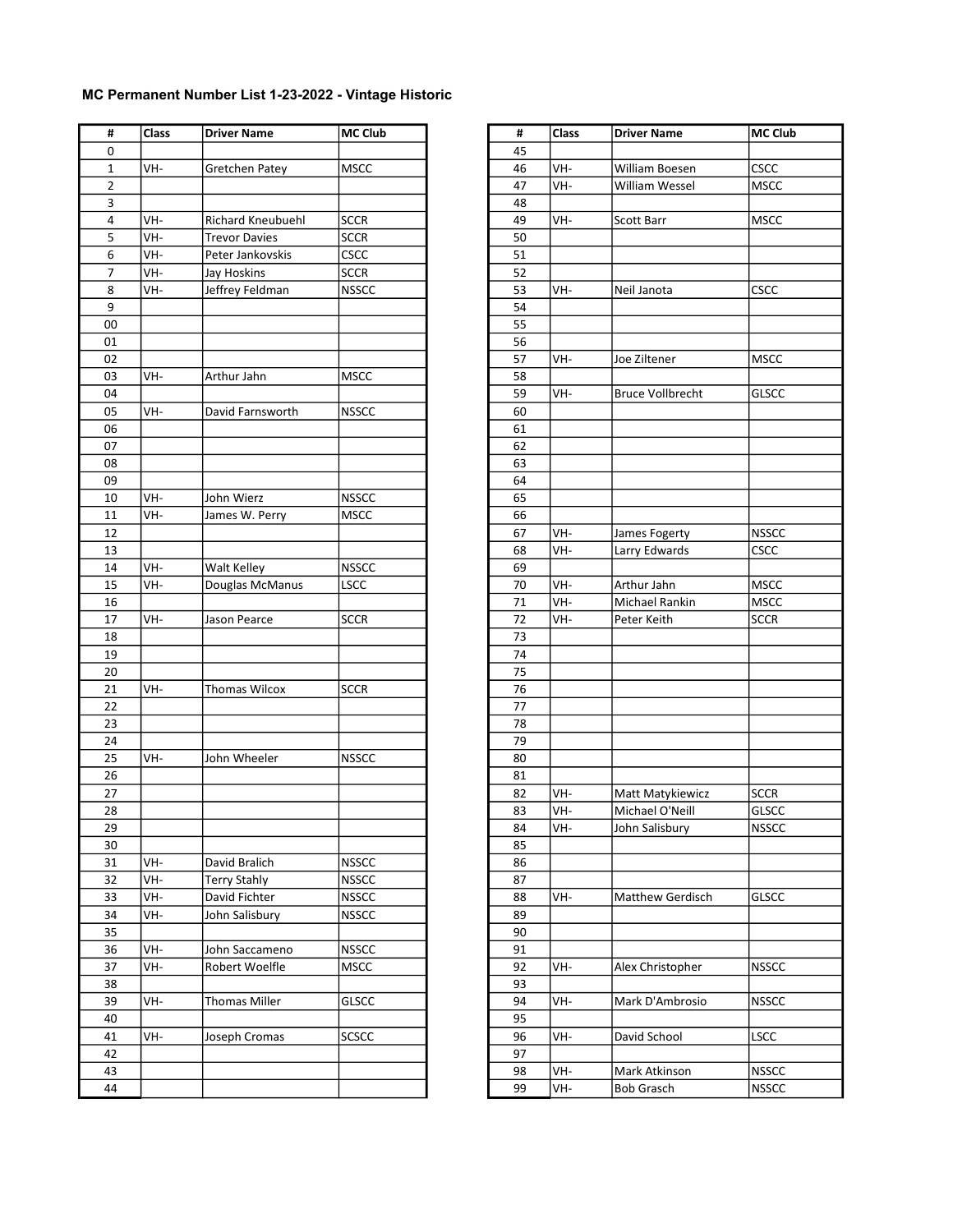| $\overline{\mathbf{t}}$ | Class | <b>Driver Name</b> | <b>MC Club</b> | $\overline{\mathbf{H}}$ | <b>Class</b> | <b>Driver Name</b> | MC Club |
|-------------------------|-------|--------------------|----------------|-------------------------|--------------|--------------------|---------|
| 000                     |       |                    |                | 050                     |              |                    |         |
| 001                     |       |                    |                | 051                     |              |                    |         |
| 002                     |       |                    |                | 052                     |              |                    |         |
| 003                     |       |                    |                | 053                     |              |                    |         |
| 004                     |       |                    |                | 054                     |              |                    |         |
|                         |       |                    |                |                         |              |                    |         |
| 005                     |       |                    |                | 055                     |              |                    |         |
| 006                     |       |                    |                | 056                     |              |                    |         |
| 007                     |       |                    |                | 057                     |              |                    |         |
| 008                     |       |                    |                | 058                     |              |                    |         |
| 009                     |       |                    |                | 059                     |              |                    |         |
| 010                     |       |                    |                | 060                     |              |                    |         |
| 011                     |       |                    |                | 061                     |              |                    |         |
| 012                     |       |                    |                | 062                     |              |                    |         |
| 013                     |       |                    |                | 063                     |              |                    |         |
| 014                     |       |                    |                | 064                     |              |                    |         |
| 015                     |       |                    |                | 065                     |              |                    |         |
| 016                     |       |                    |                | 066                     |              |                    |         |
| 017                     |       |                    |                | 067                     |              |                    |         |
| 018                     |       |                    |                | 068                     |              |                    |         |
| 019                     |       |                    |                | 069                     |              |                    |         |
| 020                     |       |                    |                | 070                     |              |                    |         |
| 021                     |       |                    |                | 071                     |              |                    |         |
| 022                     |       |                    |                | 072                     |              |                    |         |
| 023                     |       |                    |                | 073                     |              |                    |         |
| 024                     |       |                    |                | 074                     |              |                    |         |
| 025                     |       |                    |                | 075                     |              |                    |         |
| 026                     |       |                    |                | 076                     |              |                    |         |
| 027                     |       |                    |                | 077                     |              |                    |         |
| 028                     |       |                    |                | 078                     |              |                    |         |
| 029                     |       |                    |                | 079                     |              |                    |         |
| 030                     |       |                    |                | 080                     |              |                    |         |
| 031                     |       |                    |                | 081                     |              |                    |         |
| 032                     |       |                    |                | 082                     |              |                    |         |
| 033                     |       |                    |                | 083                     |              |                    |         |
| 034                     |       |                    |                | 084                     |              |                    |         |
| 035                     |       |                    |                | 085                     |              |                    |         |
| 036                     |       |                    |                | 086                     |              |                    |         |
| 037                     |       |                    |                | 087                     |              |                    |         |
| 038                     |       |                    |                | 088                     |              |                    |         |
| 039                     |       |                    |                | 089                     |              |                    |         |
| 040                     |       |                    |                | 090                     |              |                    |         |
| 041                     |       |                    |                | 091                     |              |                    |         |
|                         |       |                    |                |                         |              |                    |         |
| 042                     |       |                    |                | 092                     |              |                    |         |
| 043                     |       |                    |                | 093                     |              |                    |         |
| 044                     |       |                    |                | 094                     |              |                    |         |
| 045                     |       |                    |                | 095                     |              |                    |         |
| 046                     |       |                    |                | 096                     |              |                    |         |
| 047                     |       |                    |                | 097                     |              |                    |         |
| 048                     |       |                    |                | 098                     |              |                    |         |
| 049                     |       |                    |                | 099                     |              |                    |         |

| #   | Class | <b>Driver Name</b> | <b>MC Club</b> |
|-----|-------|--------------------|----------------|
| 050 |       |                    |                |
| 051 |       |                    |                |
| 052 |       |                    |                |
| 053 |       |                    |                |
| 054 |       |                    |                |
| 055 |       |                    |                |
| 056 |       |                    |                |
| 057 |       |                    |                |
| 058 |       |                    |                |
| 059 |       |                    |                |
| 060 |       |                    |                |
| 061 |       |                    |                |
| 062 |       |                    |                |
| 063 |       |                    |                |
| 064 |       |                    |                |
| 065 |       |                    |                |
| 066 |       |                    |                |
| 067 |       |                    |                |
| 068 |       |                    |                |
| 069 |       |                    |                |
| 070 |       |                    |                |
| 071 |       |                    |                |
| 072 |       |                    |                |
| 073 |       |                    |                |
| 074 |       |                    |                |
| 075 |       |                    |                |
| 076 |       |                    |                |
| 077 |       |                    |                |
| 078 |       |                    |                |
| 079 |       |                    |                |
| 080 |       |                    |                |
| 081 |       |                    |                |
| 082 |       |                    |                |
| 083 |       |                    |                |
| 084 |       |                    |                |
| 085 |       |                    |                |
| 086 |       |                    |                |
| 087 |       |                    |                |
| 088 |       |                    |                |
| 089 |       |                    |                |
| 090 |       |                    |                |
| 091 |       |                    |                |
| 092 |       |                    |                |
| 093 |       |                    |                |
| 094 |       |                    |                |
| 095 |       |                    |                |
| 096 |       |                    |                |
| 097 |       |                    |                |
| 098 |       |                    |                |
| 099 |       |                    |                |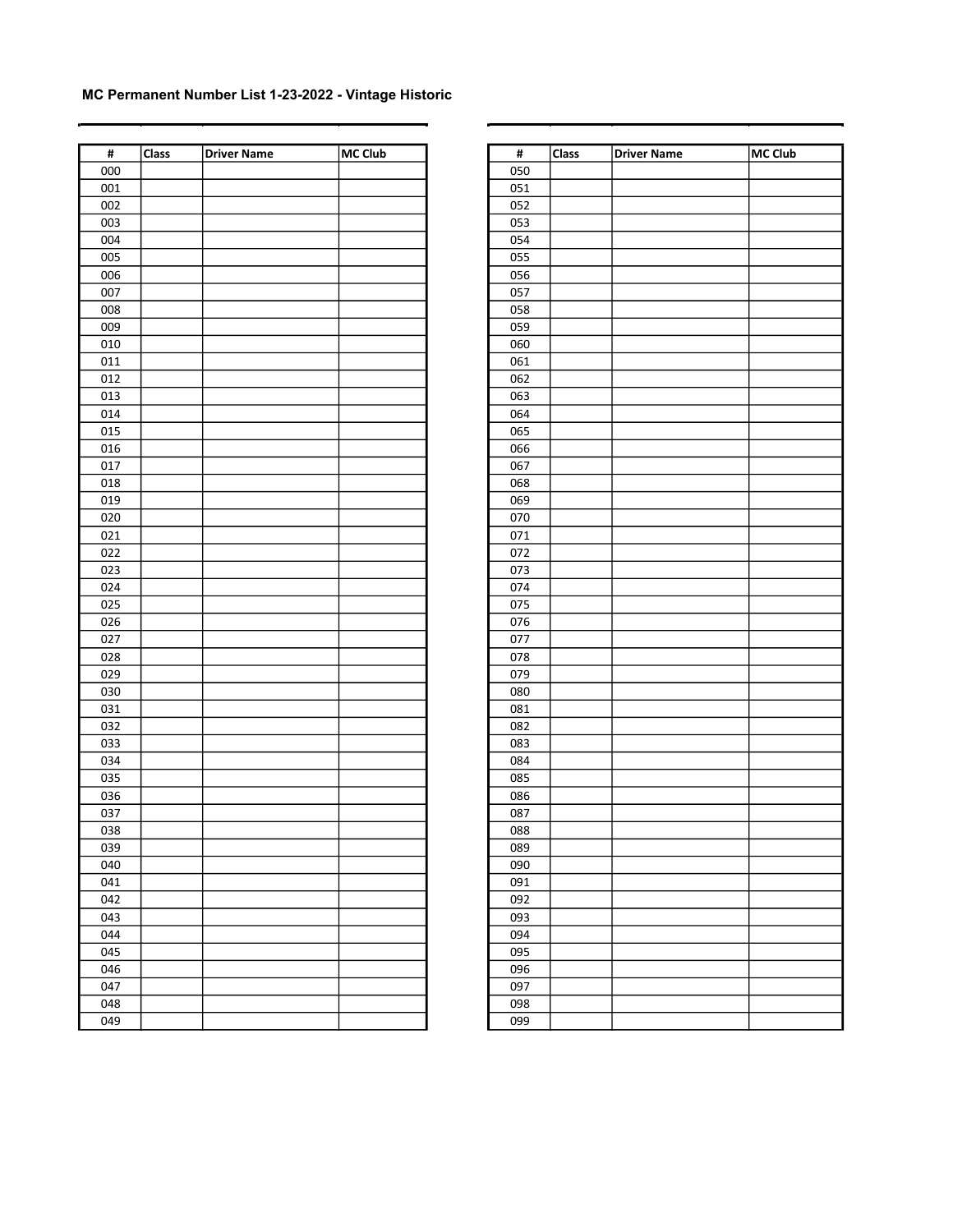| $\pmb{\sharp}$ | Class | Driver Name    | MC Club      | $\pmb{\sharp}$ | <b>Class</b> | <b>Driver Name</b> | MC Club |
|----------------|-------|----------------|--------------|----------------|--------------|--------------------|---------|
| 100            |       |                |              | 150            |              |                    |         |
| 101            |       |                |              | 151            |              |                    |         |
| 102            |       |                |              | 152            |              |                    |         |
| 103            |       |                |              | 153            |              |                    |         |
| 104            |       |                |              | 154            |              |                    |         |
| 105            |       |                |              | 155            |              |                    |         |
| 106            |       |                |              | 156            |              |                    |         |
| 107            |       |                |              | 157            |              |                    |         |
| 108            |       |                |              | 158            |              |                    |         |
| 109            |       |                |              | 159            |              |                    |         |
| 110            |       |                |              | 160            |              |                    |         |
| $111\,$        |       |                |              | 161            |              |                    |         |
| 112            |       |                |              | 162            |              |                    |         |
| 113            |       |                |              | 163            |              |                    |         |
| 114            |       |                |              | 164            |              |                    |         |
| 115            |       |                |              | 165            |              |                    |         |
| 116            |       |                |              | 166            |              |                    |         |
| $117\,$        |       |                |              | 167            |              |                    |         |
| 118            |       |                |              | 168            |              |                    |         |
| 119            |       |                |              | 169            |              |                    |         |
| 120            |       |                |              | 170            |              |                    |         |
| 121            |       |                |              | 171            |              |                    |         |
| 122            |       |                |              | 172            |              |                    |         |
| 123            |       |                |              | 173            |              |                    |         |
|                |       |                |              | 174            |              |                    |         |
| 124<br>125     |       |                | SCCR         |                |              |                    |         |
|                | VH-   | Ron Soave      |              | 175            |              |                    |         |
| 126            |       |                |              | 176            |              |                    |         |
| 127<br>128     |       |                |              | 177<br>178     |              |                    |         |
| 129            |       |                |              | 179            |              |                    |         |
| 130            |       |                |              |                |              |                    |         |
|                |       |                |              | 180            |              |                    |         |
| 131            |       |                |              | 181            |              |                    |         |
| 132            |       |                |              | 182            |              |                    |         |
| 133            |       |                |              | 183            |              |                    |         |
| 134            |       |                |              | 184            |              |                    |         |
| 135            |       |                |              | 185            |              |                    |         |
| 136            |       |                |              | 186            |              |                    |         |
| 137            |       |                |              | 187            |              |                    |         |
| 138            |       |                |              | 188            |              |                    |         |
| 139            | VH-   | Michael Rankin | MSCC         | 189            | VH-          | Glenn Stazak       | NSSCC   |
| 140            |       |                |              | 190            |              |                    |         |
| 141            | VH-   | John Dohrwardt | <b>LSCC</b>  | 191            |              |                    |         |
| 142            |       |                |              | 192            |              |                    |         |
| 143            |       |                |              | 193            |              |                    |         |
| 144            |       |                |              | 194            |              |                    |         |
| 145            |       |                |              | 195            |              |                    |         |
| 146            | VH-   | Mark Derry     | <b>NSSCC</b> | 196            |              |                    |         |
| 147            |       |                |              | 197            |              |                    |         |
| 148            |       |                |              | 198            |              |                    |         |
| 149            |       |                |              | 199            |              |                    |         |

| #   | Class | <b>Driver Name</b> | <b>MC Club</b> |
|-----|-------|--------------------|----------------|
| 150 |       |                    |                |
| 151 |       |                    |                |
| 152 |       |                    |                |
| 153 |       |                    |                |
| 154 |       |                    |                |
| 155 |       |                    |                |
| 156 |       |                    |                |
| 157 |       |                    |                |
| 158 |       |                    |                |
| 159 |       |                    |                |
| 160 |       |                    |                |
| 161 |       |                    |                |
| 162 |       |                    |                |
| 163 |       |                    |                |
| 164 |       |                    |                |
| 165 |       |                    |                |
| 166 |       |                    |                |
| 167 |       |                    |                |
| 168 |       |                    |                |
| 169 |       |                    |                |
| 170 |       |                    |                |
| 171 |       |                    |                |
| 172 |       |                    |                |
| 173 |       |                    |                |
| 174 |       |                    |                |
| 175 |       |                    |                |
| 176 |       |                    |                |
| 177 |       |                    |                |
| 178 |       |                    |                |
| 179 |       |                    |                |
| 180 |       |                    |                |
| 181 |       |                    |                |
| 182 |       |                    |                |
| 183 |       |                    |                |
| 184 |       |                    |                |
| 185 |       |                    |                |
| 186 |       |                    |                |
| 187 |       |                    |                |
| 188 |       |                    |                |
| 189 | VH-   | Glenn Stazak       | <b>NSSCC</b>   |
| 190 |       |                    |                |
| 191 |       |                    |                |
| 192 |       |                    |                |
| 193 |       |                    |                |
| 194 |       |                    |                |
| 195 |       |                    |                |
|     |       |                    |                |
| 196 |       |                    |                |
| 197 |       |                    |                |
| 198 |       |                    |                |
| 199 |       |                    |                |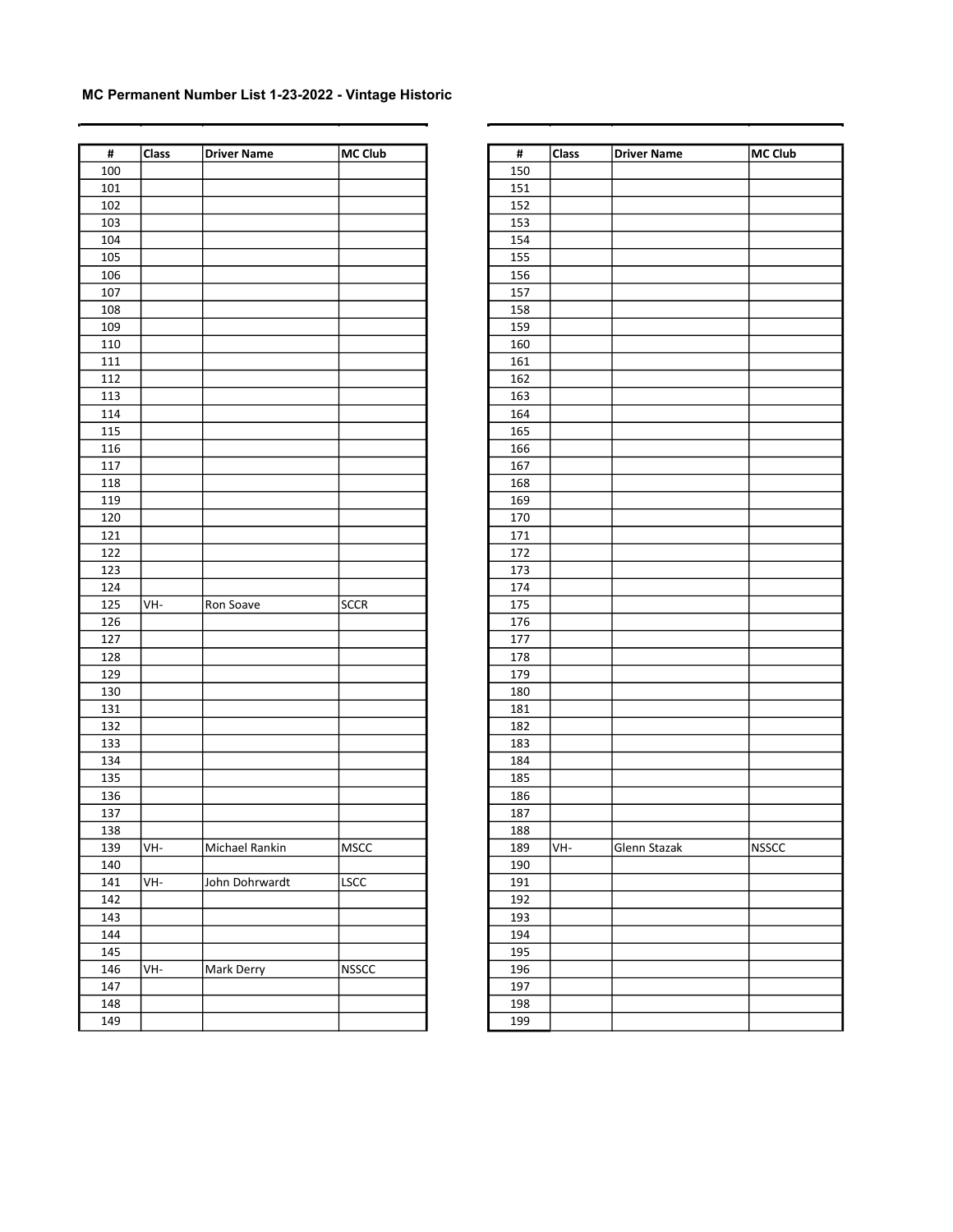| $\pmb{\sharp}$ | Class | Driver Name       | MC Club      | $\pmb{\sharp}$ | <b>Class</b> | <b>Driver Name</b> | MC Club |
|----------------|-------|-------------------|--------------|----------------|--------------|--------------------|---------|
| 200            |       |                   |              | 250            |              |                    |         |
| 201            |       |                   |              | 251            |              |                    |         |
| 202            |       |                   |              | 252            |              |                    |         |
| 203            |       |                   |              | 253            |              |                    |         |
| 204            |       |                   |              | 254            |              |                    |         |
| 205            |       |                   |              | 255            |              |                    |         |
| 206            |       |                   |              | 256            |              |                    |         |
| 207            |       |                   |              | 257            |              |                    |         |
| 208            |       |                   |              | 258            |              |                    |         |
| 209            |       |                   |              | 259            |              |                    |         |
| 210            |       |                   |              | 260            |              |                    |         |
| 211            |       |                   |              | 261            |              |                    |         |
| 212            |       |                   |              | 262            |              |                    |         |
| 213            |       |                   |              | 263            |              |                    |         |
| 214            |       |                   |              | 264            |              |                    |         |
| 215            |       |                   |              | 265            |              |                    |         |
| 216            |       |                   |              | 266            |              |                    |         |
| 217            |       |                   |              | 267            |              |                    |         |
|                |       |                   |              |                |              |                    |         |
| 218            |       |                   |              | 268            |              |                    |         |
| 219            |       |                   |              | 269            |              |                    |         |
| 220            |       |                   |              | 270            |              |                    |         |
| 221            |       |                   |              | 271            |              |                    |         |
| 222            |       |                   |              | 272            |              |                    |         |
| 223            |       |                   |              | 273            |              |                    |         |
| 224            |       |                   |              | 274            |              |                    |         |
| 225            |       |                   |              | 275            |              |                    |         |
| 226            |       |                   |              | 276            |              |                    |         |
| 227            |       |                   |              | 277            |              |                    |         |
| 228            |       |                   |              | 278            |              |                    |         |
| 229            |       |                   |              | 279            |              |                    |         |
| 230            |       |                   |              | 280            |              |                    |         |
| 231            |       |                   |              | 281            |              |                    |         |
| 232            |       |                   |              | 282            |              |                    |         |
| 233            |       |                   |              | 283            |              |                    |         |
| 234            |       |                   |              | 284            |              |                    |         |
| 235            |       |                   |              | 285            |              |                    |         |
| 236            |       |                   |              | 286            |              |                    |         |
| 237            |       |                   |              | 287            |              |                    |         |
| 238            |       |                   |              | 288            |              |                    |         |
| 239            |       |                   |              | 289            |              |                    |         |
| 240            | VH-   | <b>Bill Oakes</b> | <b>NSSCC</b> | 290            |              |                    |         |
| 241            |       |                   |              | 291            |              |                    |         |
| 242            |       |                   |              | 292            |              |                    |         |
| 243            |       |                   |              | 293            |              |                    |         |
| 244            |       |                   |              | 294            |              |                    |         |
| 245            |       |                   |              | 295            |              |                    |         |
| 246            |       |                   |              | 296            |              |                    |         |
| 247            |       |                   |              | 297            |              |                    |         |
| 248            |       |                   |              | 298            |              |                    |         |
| 249            |       |                   |              | 299            |              |                    |         |

| #          | Class | <b>Driver Name</b> | <b>MC Club</b> |
|------------|-------|--------------------|----------------|
| 250        |       |                    |                |
| 251        |       |                    |                |
| 252        |       |                    |                |
| 253        |       |                    |                |
| 254        |       |                    |                |
| 255        |       |                    |                |
| 256        |       |                    |                |
| 257        |       |                    |                |
| 258        |       |                    |                |
| 259        |       |                    |                |
| 260        |       |                    |                |
| 261        |       |                    |                |
| 262        |       |                    |                |
| 263        |       |                    |                |
| 264        |       |                    |                |
| 265        |       |                    |                |
| 266        |       |                    |                |
| 267        |       |                    |                |
| 268        |       |                    |                |
|            |       |                    |                |
| 269<br>270 |       |                    |                |
| 271        |       |                    |                |
| 272        |       |                    |                |
| 273        |       |                    |                |
| 274        |       |                    |                |
| 275        |       |                    |                |
| 276        |       |                    |                |
|            |       |                    |                |
| 277<br>278 |       |                    |                |
| 279        |       |                    |                |
| 280        |       |                    |                |
| 281        |       |                    |                |
| 282        |       |                    |                |
| 283        |       |                    |                |
| 284        |       |                    |                |
| 285        |       |                    |                |
| 286        |       |                    |                |
| 287        |       |                    |                |
| 288        |       |                    |                |
| 289        |       |                    |                |
| 290        |       |                    |                |
| 291        |       |                    |                |
| 292        |       |                    |                |
| 293        |       |                    |                |
| 294        |       |                    |                |
| 295        |       |                    |                |
| 296        |       |                    |                |
| 297        |       |                    |                |
| 298        |       |                    |                |
| 299        |       |                    |                |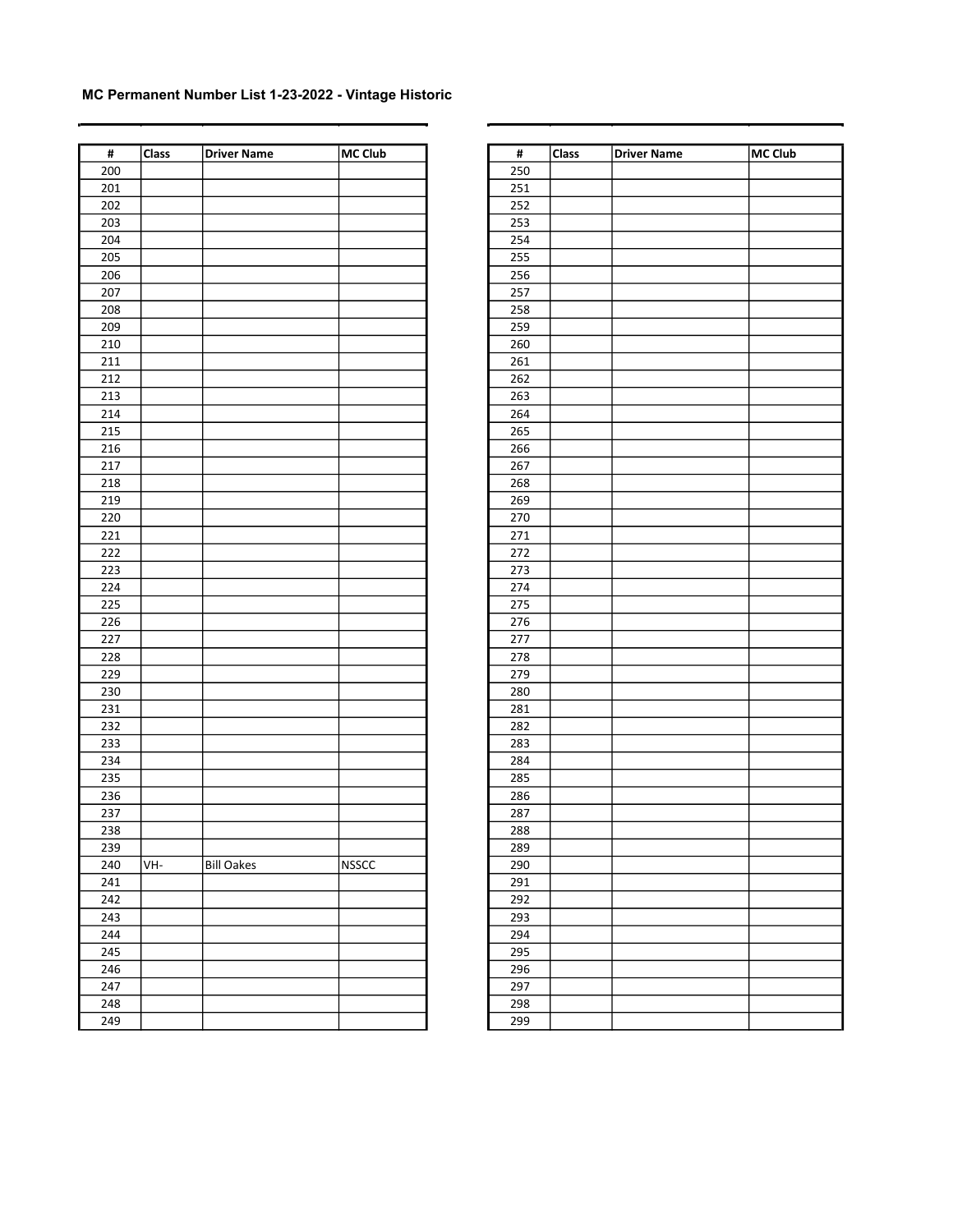| $\pmb{\sharp}$   | Class | <b>Driver Name</b> | MC Club | $\pmb{\sharp}$ | Class | <b>Driver Name</b> | MC Club |
|------------------|-------|--------------------|---------|----------------|-------|--------------------|---------|
| 300              |       |                    |         | 350            |       |                    |         |
| 301              |       |                    |         | 351            |       |                    |         |
| 302              |       |                    |         | 352            |       |                    |         |
| $\overline{303}$ |       |                    |         | 353            |       |                    |         |
| 304              |       |                    |         | 354            |       |                    |         |
| 305              |       |                    |         | 355            |       |                    |         |
| 306              |       |                    |         | 356            |       |                    |         |
| 307              |       |                    |         | 357            |       |                    |         |
| 308              |       |                    |         | 358            |       |                    |         |
| 309              |       |                    |         | 359            |       |                    |         |
| 310              |       |                    |         | 360            |       |                    |         |
| 311              |       |                    |         | 361            |       |                    |         |
| 312              |       |                    |         | 362            |       |                    |         |
| 313              |       |                    |         | 363            |       |                    |         |
| 314              |       |                    |         | 364            |       |                    |         |
| 315              |       |                    |         | 365            |       |                    |         |
| 316              |       |                    |         | 366            |       |                    |         |
| 317              |       |                    |         |                |       |                    |         |
|                  |       |                    |         | 367            |       |                    |         |
| 318              |       |                    |         | 368            |       |                    |         |
| 319              |       |                    |         | 369            |       |                    |         |
| 320              |       |                    |         | 370            |       |                    |         |
| 321              |       |                    |         | 371            | VH-   | John Filios        | LSCC    |
| 322              |       |                    |         | 372            |       |                    |         |
| 323              |       |                    |         | 373            |       |                    |         |
| 324              |       |                    |         | 374            |       |                    |         |
| 325              |       |                    |         | 375            |       |                    |         |
| 326              |       |                    |         | 376            |       |                    |         |
| 327              |       |                    |         | 377            |       |                    |         |
| 328              |       |                    |         | 378            |       |                    |         |
| 329              |       |                    |         | 379            |       |                    |         |
| 330              |       |                    |         | 380            |       |                    |         |
| 331              |       |                    |         | 381            |       |                    |         |
| 332              |       |                    |         | 382            |       |                    |         |
| 333              |       |                    |         | 383            |       |                    |         |
| 334              |       |                    |         | 384            |       |                    |         |
| 335              |       |                    |         | 385            |       |                    |         |
| 336              |       |                    |         | 386            |       |                    |         |
| 337              |       |                    |         | 387            |       |                    |         |
| 338              |       |                    |         | 388            |       |                    |         |
| 339              |       |                    |         | 389            |       |                    |         |
| 340              |       |                    |         | 390            |       |                    |         |
| 341              |       |                    |         | 391            |       |                    |         |
| 342              |       |                    |         | 392            |       |                    |         |
| 343              |       |                    |         | 393            |       |                    |         |
| 344              |       |                    |         | 394            |       |                    |         |
| 345              |       |                    |         | 395            |       |                    |         |
| 346              |       |                    |         | 396            |       |                    |         |
| 347              |       |                    |         | 397            |       |                    |         |
| 348              |       |                    |         | 398            |       |                    |         |
| 349              |       |                    |         | 399            |       |                    |         |

| #        | Class | <b>Driver Name</b> | <b>MC Club</b> |
|----------|-------|--------------------|----------------|
| 350      |       |                    |                |
| 351      |       |                    |                |
| 352      |       |                    |                |
| 353      |       |                    |                |
| 354      |       |                    |                |
| 355      |       |                    |                |
| 356      |       |                    |                |
| 357      |       |                    |                |
| 358      |       |                    |                |
| 359      |       |                    |                |
| 360      |       |                    |                |
| 361      |       |                    |                |
| 362      |       |                    |                |
| 363      |       |                    |                |
| 364      |       |                    |                |
| 365      |       |                    |                |
| 366      |       |                    |                |
| 367      |       |                    |                |
| 368      |       |                    |                |
| 369      |       |                    |                |
| 370      |       |                    |                |
| 371      | VH-   | John Filios        | LSCC           |
| 372      |       |                    |                |
| 373      |       |                    |                |
| 374      |       |                    |                |
| 375      |       |                    |                |
| 376      |       |                    |                |
| 377      |       |                    |                |
| 378      |       |                    |                |
| 379      |       |                    |                |
| 380      |       |                    |                |
| 381      |       |                    |                |
| 382      |       |                    |                |
| 383      |       |                    |                |
| 384      |       |                    |                |
| 385      |       |                    |                |
| 386      |       |                    |                |
| 387      |       |                    |                |
| 388      |       |                    |                |
| 389      |       |                    |                |
| 390      |       |                    |                |
| 391      |       |                    |                |
| 392      |       |                    |                |
| 393      |       |                    |                |
| 394      |       |                    |                |
| 395      |       |                    |                |
| 396      |       |                    |                |
| 397      |       |                    |                |
| -<br>398 |       |                    |                |
| 399      |       |                    |                |
|          |       |                    |                |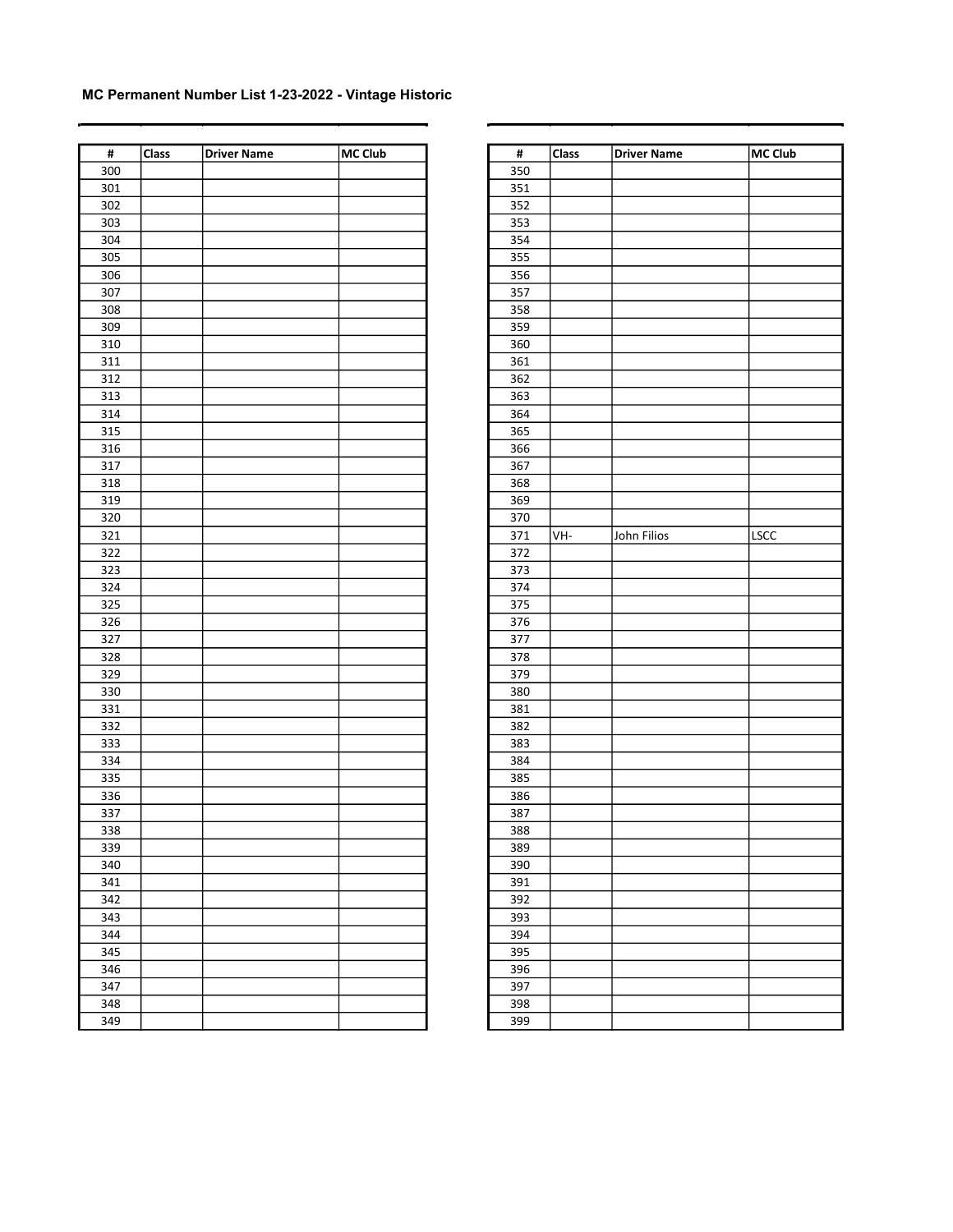| $\pmb{\sharp}$ | Class | <b>Driver Name</b> | MC Club | $\pmb{\sharp}$ | <b>Class</b> | <b>Driver Name</b> | MC Club |
|----------------|-------|--------------------|---------|----------------|--------------|--------------------|---------|
| 400            |       |                    |         | 450            |              |                    |         |
| 401            |       |                    |         | 451            |              |                    |         |
| 402            |       |                    |         | 452            |              |                    |         |
| 403            |       |                    |         | 453            |              |                    |         |
| 404            |       |                    |         | 454            |              |                    |         |
| 405            |       |                    |         | 455            |              |                    |         |
| 406            |       |                    |         | 456            |              |                    |         |
| 407            |       |                    |         | 457            |              |                    |         |
| 408            |       |                    |         | 458            |              |                    |         |
| 409            |       |                    |         | 459            |              |                    |         |
| 410            |       |                    |         | 460            |              |                    |         |
| 411            |       |                    |         | 461            |              |                    |         |
| 412            |       |                    |         | 462            |              |                    |         |
| 413            |       |                    |         | 463            |              |                    |         |
| 414            |       |                    |         | 464            |              |                    |         |
| 415            |       |                    |         | 465            |              |                    |         |
| 416            |       |                    |         | 466            |              |                    |         |
| 417            |       |                    |         | 467            |              |                    |         |
| 418            |       |                    |         | 468            |              |                    |         |
| 419            |       |                    |         | 469            |              |                    |         |
| 420            |       |                    |         | 470            |              |                    |         |
| 421            |       |                    |         | 471            |              |                    |         |
| 422            |       |                    |         | 472            |              |                    |         |
| 423            |       |                    |         | 473            |              |                    |         |
| 424            |       |                    |         | 474            |              |                    |         |
| 425            |       |                    |         | 475            |              |                    |         |
| 426            |       |                    |         |                |              |                    |         |
| 427            |       |                    |         | 476<br>477     |              |                    |         |
| 428            |       |                    |         | 478            |              |                    |         |
| 429            |       |                    |         | 479            |              |                    |         |
|                |       |                    |         |                |              |                    |         |
| 430            |       |                    |         | 480            |              |                    |         |
| 431            |       |                    |         | 481            |              |                    |         |
| 432            |       |                    |         | 482            |              |                    |         |
| 433            |       |                    |         | 483            |              |                    |         |
| 434            |       |                    |         | 484            |              |                    |         |
| 435            |       |                    |         | 485            |              |                    |         |
| 436            |       |                    |         | 486            |              |                    |         |
| 437            |       |                    |         | 487            |              |                    |         |
| 438            |       |                    |         | 488            |              |                    |         |
| 439            |       |                    |         | 489            |              |                    |         |
| 440            |       |                    |         | 490            |              |                    |         |
| 441            |       |                    |         | 491            |              |                    |         |
| 442            |       |                    |         | 492            |              |                    |         |
| 443            |       |                    |         | 493            |              |                    |         |
| 444            |       |                    |         | 494            |              |                    |         |
| 445            |       |                    |         | 495            |              |                    |         |
| 446            |       |                    |         | 496            |              |                    |         |
| 447            |       |                    |         | 497            |              |                    |         |
| 448            |       |                    |         | 498            |              |                    |         |
| 449            |       |                    |         | 499            |              |                    |         |

| #   | Class | <b>Driver Name</b> | <b>MC Club</b> |
|-----|-------|--------------------|----------------|
| 450 |       |                    |                |
|     |       |                    |                |
| 451 |       |                    |                |
| 452 |       |                    |                |
| 453 |       |                    |                |
| 454 |       |                    |                |
| 455 |       |                    |                |
| 456 |       |                    |                |
| 457 |       |                    |                |
| 458 |       |                    |                |
| 459 |       |                    |                |
| 460 |       |                    |                |
| 461 |       |                    |                |
| 462 |       |                    |                |
| 463 |       |                    |                |
| 464 |       |                    |                |
| 465 |       |                    |                |
| 466 |       |                    |                |
| 467 |       |                    |                |
| 468 |       |                    |                |
| 469 |       |                    |                |
| 470 |       |                    |                |
| 471 |       |                    |                |
| 472 |       |                    |                |
| 473 |       |                    |                |
| 474 |       |                    |                |
| 475 |       |                    |                |
| 476 |       |                    |                |
| 477 |       |                    |                |
| 478 |       |                    |                |
| 479 |       |                    |                |
| 480 |       |                    |                |
| 481 |       |                    |                |
| 482 |       |                    |                |
| 483 |       |                    |                |
| 484 |       |                    |                |
| 485 |       |                    |                |
| 486 |       |                    |                |
| 487 |       |                    |                |
| 488 |       |                    |                |
| 489 |       |                    |                |
| 490 |       |                    |                |
| 491 |       |                    |                |
| 492 |       |                    |                |
| 493 |       |                    |                |
| 494 |       |                    |                |
| 495 |       |                    |                |
| 496 |       |                    |                |
| 497 |       |                    |                |
| 498 |       |                    |                |
| 499 |       |                    |                |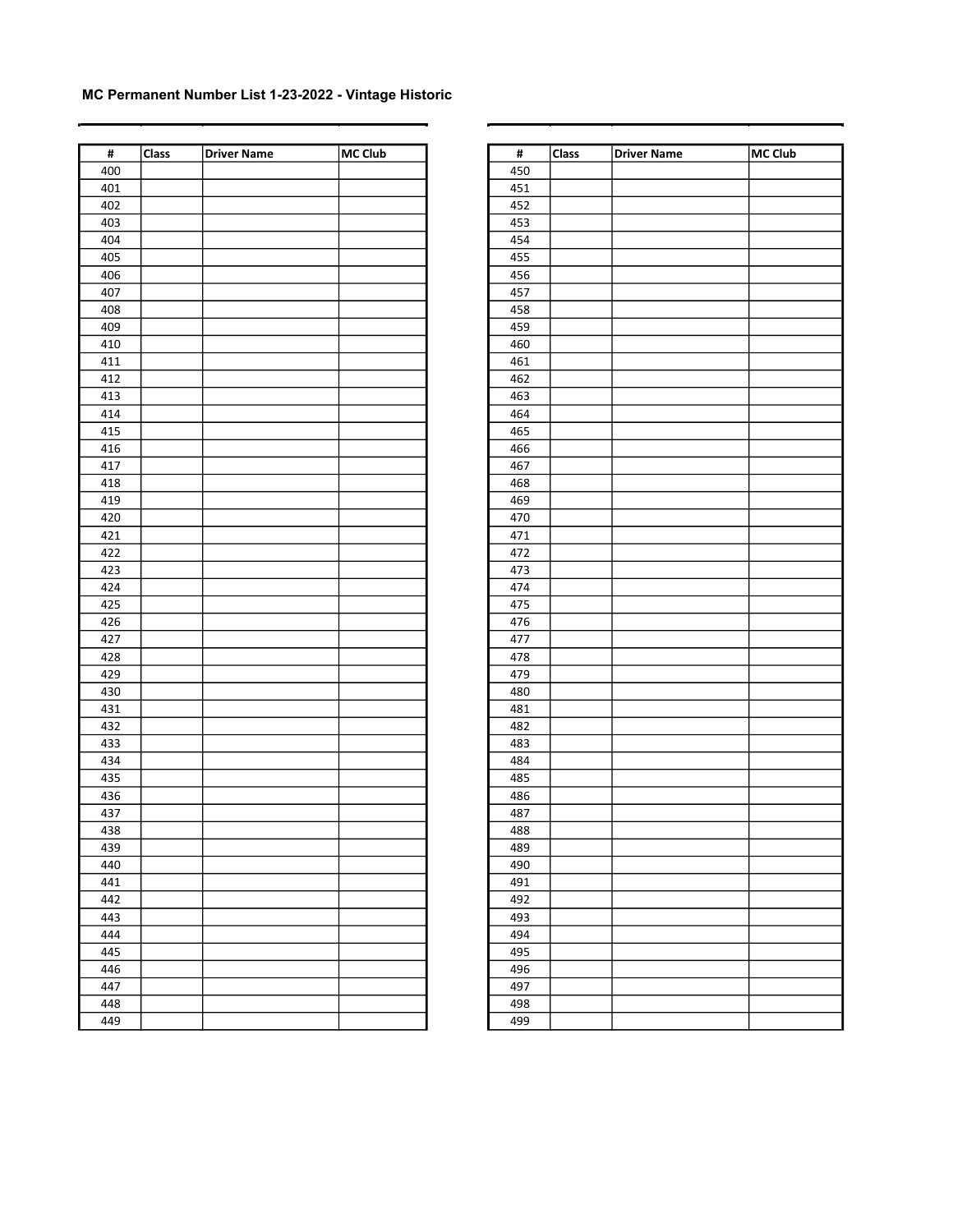| $\pmb{\sharp}$ | Class | <b>Driver Name</b> | MC Club | $\pmb{\sharp}$ | <b>Class</b> | <b>Driver Name</b> | MC Club |
|----------------|-------|--------------------|---------|----------------|--------------|--------------------|---------|
| 500            |       |                    |         | 550            |              |                    |         |
| 501            |       |                    |         | 551            |              |                    |         |
| 502            |       |                    |         | 552            |              |                    |         |
| 503            |       |                    |         | 553            |              |                    |         |
| 504            |       |                    |         | 554            |              |                    |         |
| 505            |       |                    |         | 555            |              |                    |         |
| 506            |       |                    |         | 556            |              |                    |         |
| 507            |       |                    |         | 557            |              |                    |         |
| 508            |       |                    |         | 558            |              |                    |         |
| 509            |       |                    |         | 559            |              |                    |         |
| 510            |       |                    |         | 560            |              |                    |         |
| 511            |       |                    |         | 561            |              |                    |         |
| 512            |       |                    |         | 562            |              |                    |         |
| 513            |       |                    |         | 563            |              |                    |         |
| 514            |       |                    |         | 564            |              |                    |         |
| 515            |       |                    |         | 565            |              |                    |         |
| 516            |       |                    |         | 566            |              |                    |         |
| 517            |       |                    |         | 567            |              |                    |         |
| 518            |       |                    |         | 568            |              |                    |         |
| 519            |       |                    |         | 569            |              |                    |         |
| 520            |       |                    |         | 570            |              |                    |         |
| 521            |       |                    |         | 571            |              |                    |         |
| 522            |       |                    |         | 572            |              |                    |         |
| 523            |       |                    |         | 573            |              |                    |         |
| 524            |       |                    |         | 574            |              |                    |         |
| 525            |       |                    |         | 575            |              |                    |         |
| 526            |       |                    |         |                |              |                    |         |
| 527            |       |                    |         | 576<br>577     |              |                    |         |
| 528            |       |                    |         | 578            |              |                    |         |
| 529            |       |                    |         | 579            |              |                    |         |
| 530            |       |                    |         |                |              |                    |         |
|                |       |                    |         | 580            |              |                    |         |
| 531            |       |                    |         | 581            |              |                    |         |
| 532            |       |                    |         | 582            |              |                    |         |
| 533            |       |                    |         | 583            |              |                    |         |
| 534            |       |                    |         | 584            |              |                    |         |
| 535            |       |                    |         | 585            |              |                    |         |
| 536            |       |                    |         | 586            |              |                    |         |
| 537            |       |                    |         | 587            |              |                    |         |
| 538            |       |                    |         | 588            |              |                    |         |
| 539            |       |                    |         | 589            |              |                    |         |
| 540            |       |                    |         | 590            |              |                    |         |
| 541            |       |                    |         | 591            |              |                    |         |
| 542            |       |                    |         | 592            |              |                    |         |
| 543            |       |                    |         | 593            |              |                    |         |
| 544            |       |                    |         | 594            |              |                    |         |
| 545            |       |                    |         | 595            |              |                    |         |
| 546            |       |                    |         | 596            |              |                    |         |
| 547            |       |                    |         | 597            |              |                    |         |
| 548            |       |                    |         | 598            |              |                    |         |
| 549            |       |                    |         | 599            |              |                    |         |

| #   | Class | <b>Driver Name</b> | <b>MC Club</b> |
|-----|-------|--------------------|----------------|
| 550 |       |                    |                |
| 551 |       |                    |                |
| 552 |       |                    |                |
| 553 |       |                    |                |
| 554 |       |                    |                |
| 555 |       |                    |                |
| 556 |       |                    |                |
| 557 |       |                    |                |
| 558 |       |                    |                |
| 559 |       |                    |                |
| 560 |       |                    |                |
| 561 |       |                    |                |
| 562 |       |                    |                |
| 563 |       |                    |                |
| 564 |       |                    |                |
| 565 |       |                    |                |
| 566 |       |                    |                |
| 567 |       |                    |                |
| 568 |       |                    |                |
| 569 |       |                    |                |
| 570 |       |                    |                |
| 571 |       |                    |                |
| 572 |       |                    |                |
| 573 |       |                    |                |
| 574 |       |                    |                |
| 575 |       |                    |                |
| 576 |       |                    |                |
| 577 |       |                    |                |
| 578 |       |                    |                |
| 579 |       |                    |                |
| 580 |       |                    |                |
| 581 |       |                    |                |
| 582 |       |                    |                |
| 583 |       |                    |                |
| 584 |       |                    |                |
| 585 |       |                    |                |
| 586 |       |                    |                |
| 587 |       |                    |                |
| 588 |       |                    |                |
| 589 |       |                    |                |
| 590 |       |                    |                |
| 591 |       |                    |                |
| 592 |       |                    |                |
| 593 |       |                    |                |
| 594 |       |                    |                |
| 595 |       |                    |                |
| 596 |       |                    |                |
| 597 |       |                    |                |
| 598 |       |                    |                |
| 599 |       |                    |                |
|     |       |                    |                |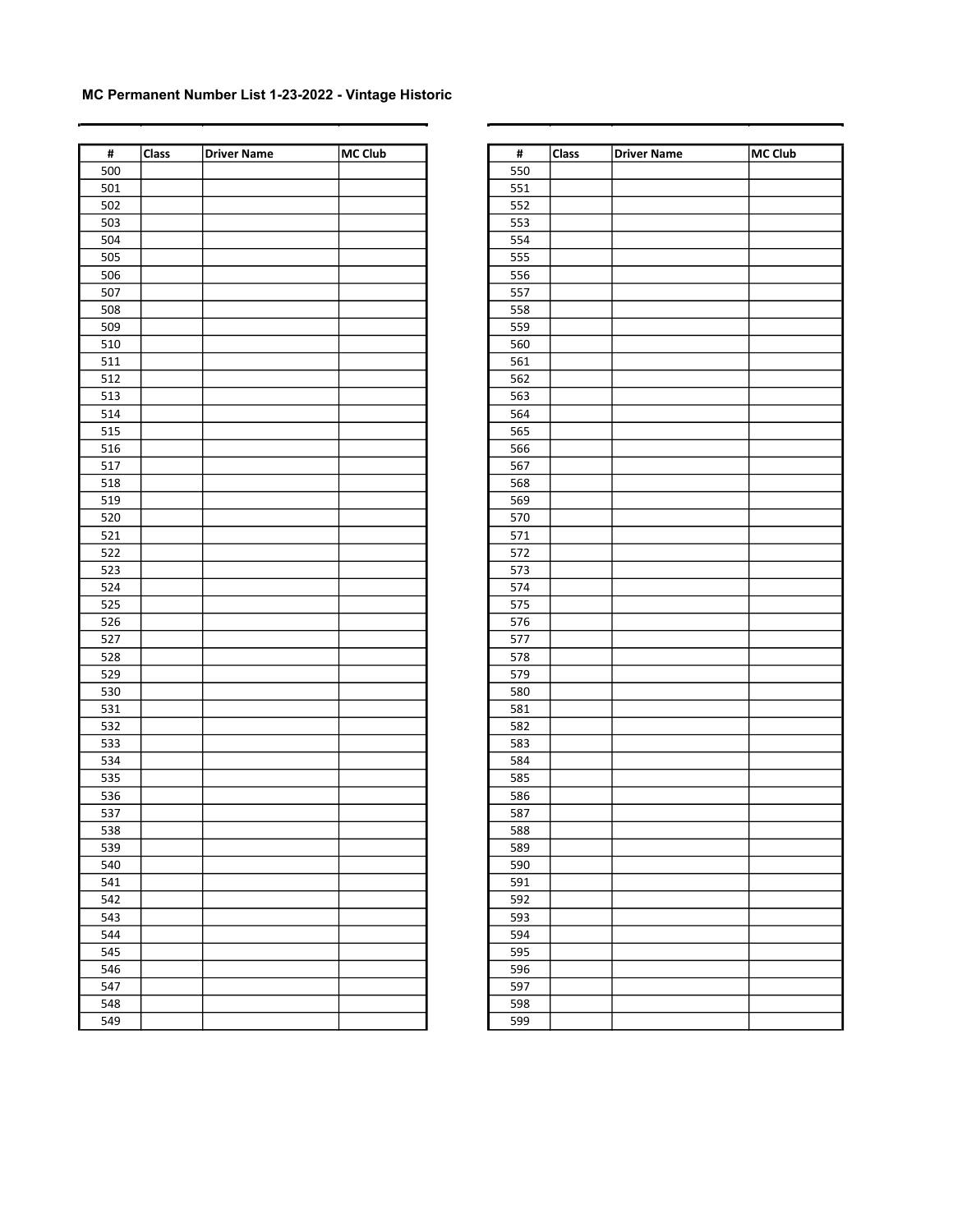| $\pmb{\sharp}$ | Class | <b>Driver Name</b>   | MC Club     |
|----------------|-------|----------------------|-------------|
| 600            |       |                      |             |
| 601            |       |                      |             |
| 602            |       |                      |             |
| 603            |       |                      |             |
| 604            |       |                      |             |
|                |       |                      |             |
| 605            |       |                      |             |
| 606            |       |                      |             |
| 607            |       |                      |             |
| 608            |       |                      |             |
| 609            |       |                      |             |
| 610            |       |                      |             |
| 611            |       |                      |             |
| 612            |       |                      |             |
| 613            |       |                      |             |
| 614            |       |                      |             |
| 615            |       |                      |             |
| 616            |       |                      |             |
| 617            |       |                      |             |
| 618            |       |                      |             |
| 619            |       |                      |             |
| 620            |       |                      |             |
|                |       |                      |             |
| 621            |       |                      |             |
| 622            |       |                      |             |
| 623            |       |                      |             |
| 624            |       |                      |             |
| 625            |       |                      |             |
| 626            |       |                      |             |
| 627            | VH-   | <b>Tracy Shepard</b> | <b>SCCR</b> |
| 628            |       |                      |             |
| 629            |       |                      |             |
| 630            |       |                      |             |
| 631            |       |                      |             |
| 632            |       |                      |             |
| 633            |       |                      |             |
| 634            |       |                      |             |
| 635            |       |                      |             |
| 636            |       |                      |             |
| 637            |       |                      |             |
| 638            |       |                      |             |
|                |       |                      |             |
| 639            |       |                      |             |
| 640            |       |                      |             |
| 641            |       |                      |             |
| 642            |       |                      |             |
| 643            |       |                      |             |
| 644            |       |                      |             |
| 645            |       |                      |             |
| 646            |       |                      |             |
| 647            |       |                      |             |
| 648            |       |                      |             |
| 649            |       |                      |             |
|                |       |                      |             |

| #   | Class | <b>Driver Name</b> | <b>MC Club</b> |
|-----|-------|--------------------|----------------|
| 650 |       |                    |                |
| 651 |       |                    |                |
| 652 |       |                    |                |
| 653 |       |                    |                |
| 654 |       |                    |                |
| 655 |       |                    |                |
| 656 |       |                    |                |
| 657 |       |                    |                |
| 658 |       |                    |                |
| 659 |       |                    |                |
| 660 |       |                    |                |
| 661 |       |                    |                |
| 662 |       |                    |                |
| 663 |       |                    |                |
| 664 |       |                    |                |
| 665 |       |                    |                |
| 666 |       |                    |                |
| 667 |       |                    |                |
| 668 |       |                    |                |
| 669 |       |                    |                |
| 670 |       |                    |                |
| 671 |       |                    |                |
| 672 |       |                    |                |
| 673 |       |                    |                |
| 674 |       |                    |                |
| 675 |       |                    |                |
| 676 |       |                    |                |
| 677 |       |                    |                |
| 678 |       |                    |                |
| 679 |       |                    |                |
| 680 |       |                    |                |
| 681 |       |                    |                |
| 682 |       |                    |                |
| 683 |       |                    |                |
| 684 |       |                    |                |
| 685 |       |                    |                |
| 686 |       |                    |                |
| 687 |       |                    |                |
| 688 |       |                    |                |
| 689 |       |                    |                |
| 690 |       |                    |                |
| 691 |       |                    |                |
| 692 |       |                    |                |
| 693 |       |                    |                |
| 694 |       |                    |                |
| 695 |       |                    |                |
| 696 |       |                    |                |
| 697 |       |                    |                |
| 698 |       |                    |                |
| 699 |       |                    |                |
|     |       |                    |                |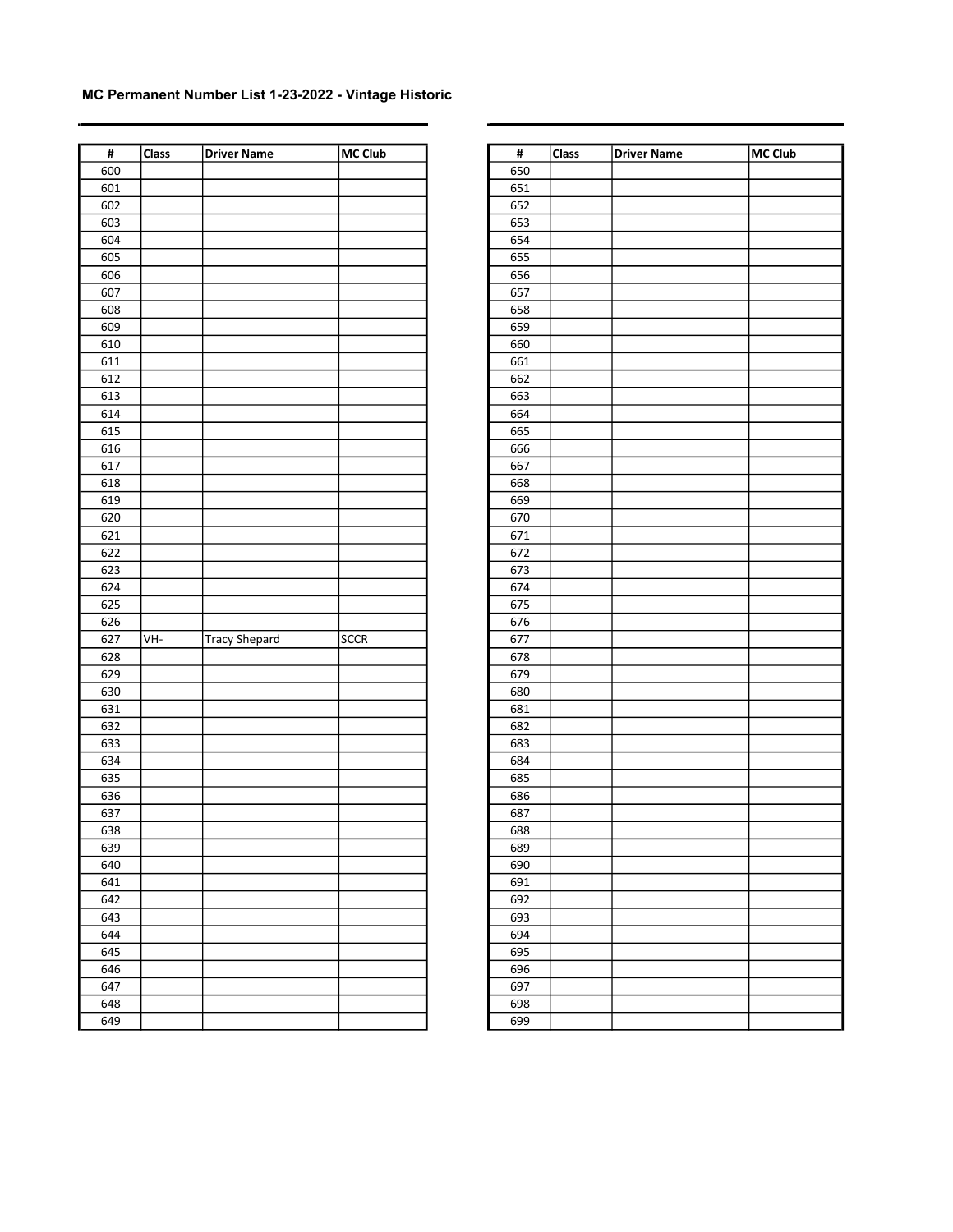| $\pmb{\sharp}$ | Class | <b>Driver Name</b> | MC Club | $\pmb{\sharp}$ | <b>Class</b> | <b>Driver Name</b> | MC Club |
|----------------|-------|--------------------|---------|----------------|--------------|--------------------|---------|
| 700            |       |                    |         | 750            |              |                    |         |
| 701            |       |                    |         | 751            |              |                    |         |
| 702            |       |                    |         | 752            |              |                    |         |
| 703            |       |                    |         | 753            |              |                    |         |
| 704            |       |                    |         | 754            |              |                    |         |
| 705            |       |                    |         | 755            |              |                    |         |
| 706            |       |                    |         | 756            |              |                    |         |
| 707            |       |                    |         | 757            |              |                    |         |
| 708            |       |                    |         | 758            |              |                    |         |
| 709            |       |                    |         | 759            |              |                    |         |
| 710            |       |                    |         | 760            |              |                    |         |
| $711\,$        |       |                    |         | 761            |              |                    |         |
| 712            |       |                    |         | 762            |              |                    |         |
| 713            |       |                    |         | 763            |              |                    |         |
| 714            |       |                    |         | 764            |              |                    |         |
| 715            |       |                    |         | 765            |              |                    |         |
| 716            |       |                    |         | 766            |              |                    |         |
| 717            |       |                    |         | 767            |              |                    |         |
| 718            |       |                    |         | 768            |              |                    |         |
| 719            |       |                    |         | 769            |              |                    |         |
| 720            |       |                    |         | 770            |              |                    |         |
| 721            |       |                    |         | 771            |              |                    |         |
| 722            |       |                    |         | 772            |              |                    |         |
| 723            |       |                    |         | 773            |              |                    |         |
| 724            |       |                    |         | 774            |              |                    |         |
| 725            |       |                    |         | 775            |              |                    |         |
| 726            |       |                    |         | 776            |              |                    |         |
| 727            |       |                    |         | 777            |              |                    |         |
| 728            |       |                    |         | 778            |              |                    |         |
| 729            |       |                    |         | 779            |              |                    |         |
| 730            |       |                    |         |                |              |                    |         |
|                |       |                    |         | 780            |              |                    |         |
| 731<br>732     |       |                    |         | 781<br>782     |              |                    |         |
|                |       |                    |         |                |              |                    |         |
| 733            |       |                    |         | 783            |              |                    |         |
| 734            |       |                    |         | 784            |              |                    |         |
| 735            |       |                    |         | 785            |              |                    |         |
| 736            |       |                    |         | 786            |              |                    |         |
| 737            |       |                    |         | 787            |              |                    |         |
| 738            |       |                    |         | 788            |              |                    |         |
| 739            |       |                    |         | 789            |              |                    |         |
| 740            |       |                    |         | 790            |              |                    |         |
| 741            |       |                    |         | 791            |              |                    |         |
| 742            |       |                    |         | 792            |              |                    |         |
| 743            |       |                    |         | 793            |              |                    |         |
| 744            |       |                    |         | 794            |              |                    |         |
| 745            |       |                    |         | 795            |              |                    |         |
| 746            |       |                    |         | 796            |              |                    |         |
| 747            |       |                    |         | 797            |              |                    |         |
| 748            |       |                    |         | 798            |              |                    |         |
| 749            |       |                    |         | 799            |              |                    |         |

| #          | Class | <b>Driver Name</b> | <b>MC Club</b> |
|------------|-------|--------------------|----------------|
| 750        |       |                    |                |
| 751        |       |                    |                |
| 752        |       |                    |                |
| 753        |       |                    |                |
| 754        |       |                    |                |
| 755        |       |                    |                |
| 756        |       |                    |                |
| 757        |       |                    |                |
| 758        |       |                    |                |
| 759        |       |                    |                |
| 760        |       |                    |                |
| 761        |       |                    |                |
| 762        |       |                    |                |
| 763        |       |                    |                |
| 764        |       |                    |                |
| 765        |       |                    |                |
| 766        |       |                    |                |
| 767        |       |                    |                |
| 768        |       |                    |                |
| 769        |       |                    |                |
| 770        |       |                    |                |
| 771        |       |                    |                |
| 772        |       |                    |                |
| 773        |       |                    |                |
| 774        |       |                    |                |
| 775        |       |                    |                |
| 776        |       |                    |                |
| 777        |       |                    |                |
| 778        |       |                    |                |
| 779        |       |                    |                |
| 780        |       |                    |                |
| 781        |       |                    |                |
| 782        |       |                    |                |
| 783        |       |                    |                |
| 784        |       |                    |                |
| 785        |       |                    |                |
| 786        |       |                    |                |
| 787        |       |                    |                |
| 788        |       |                    |                |
| 789        |       |                    |                |
| 790        |       |                    |                |
| 791        |       |                    |                |
| 792        |       |                    |                |
| 793        |       |                    |                |
| 794        |       |                    |                |
| 795        |       |                    |                |
| 796        |       |                    |                |
| 797        |       |                    |                |
|            |       |                    |                |
| 798<br>799 |       |                    |                |
|            |       |                    |                |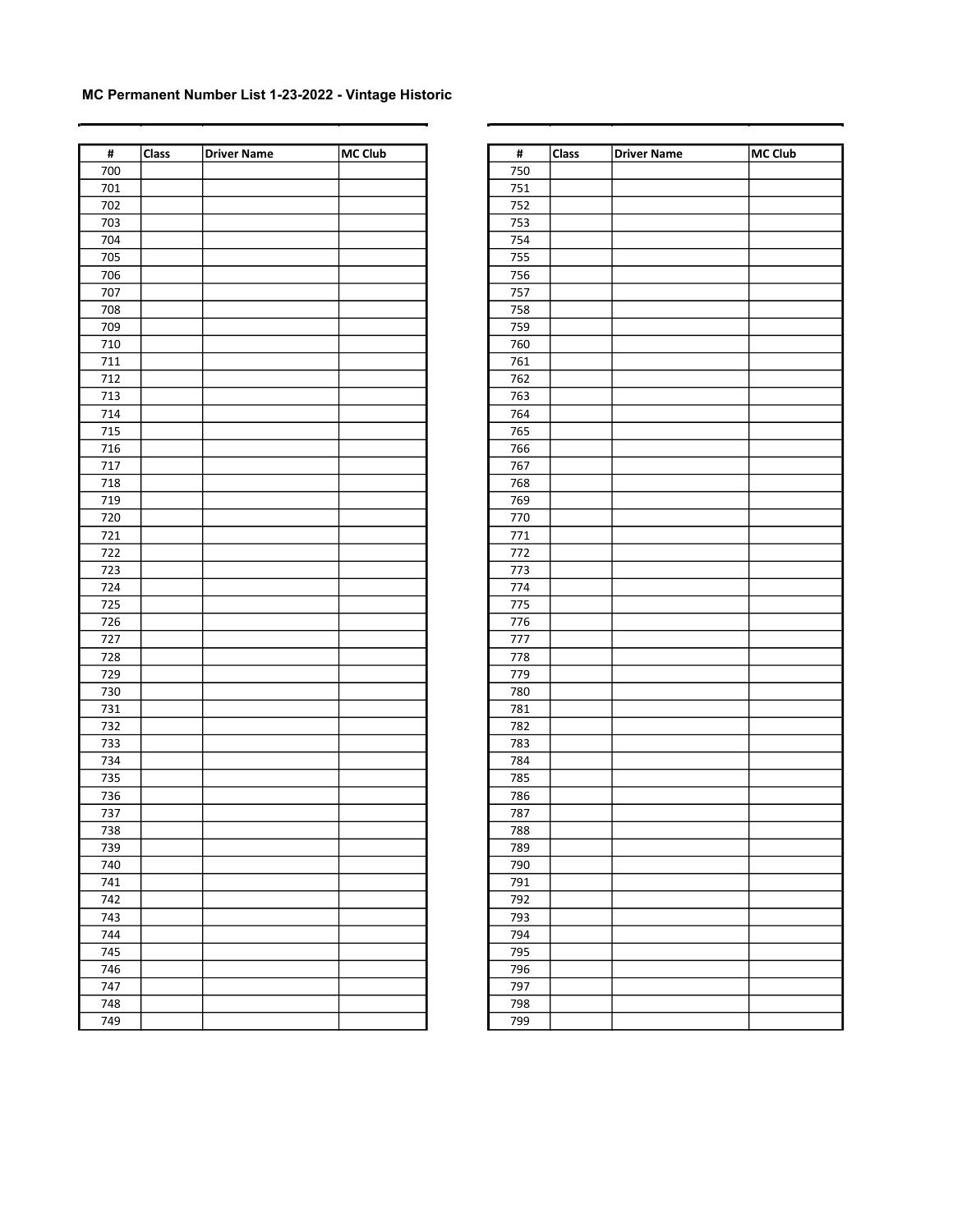| $\pmb{\sharp}$ | <b>Class</b> | <b>Driver Name</b> | MC Club | $\pmb{\sharp}$ | <b>Class</b> | <b>Driver Name</b> | MC Club |
|----------------|--------------|--------------------|---------|----------------|--------------|--------------------|---------|
| 800            |              |                    |         | 850            |              |                    |         |
| 801            |              |                    |         | 851            |              |                    |         |
| 802            |              |                    |         | 852            |              |                    |         |
| 803            |              |                    |         | 853            |              |                    |         |
| 804            |              |                    |         | 854            |              |                    |         |
| 805            |              |                    |         | 855            |              |                    |         |
| 806            |              |                    |         | 856            |              |                    |         |
| 807            |              |                    |         | 857            |              |                    |         |
| 808            |              |                    |         | 858            |              |                    |         |
| 809            |              |                    |         | 859            |              |                    |         |
| 810            |              |                    |         | 860            |              |                    |         |
| 811            |              |                    |         | 861            |              |                    |         |
| 812            |              |                    |         | 862            |              |                    |         |
| 813            |              |                    |         | 863            |              |                    |         |
| 814            |              |                    |         | 864            |              |                    |         |
| 815            |              |                    |         | 865            |              |                    |         |
| 816            |              |                    |         | 866            |              |                    |         |
| 817            |              |                    |         | 867            |              |                    |         |
| 818            |              |                    |         | 868            |              |                    |         |
| 819            |              |                    |         | 869            |              |                    |         |
| 820            |              |                    |         | 870            |              |                    |         |
| 821            |              |                    |         | 871            |              |                    |         |
| 822            |              |                    |         | 872            |              |                    |         |
| 823            |              |                    |         | 873            |              |                    |         |
| 824            |              |                    |         | 874            |              |                    |         |
| 825            |              |                    |         | 875            |              |                    |         |
| 826            |              |                    |         | 876            |              |                    |         |
| 827            |              |                    |         | 877            |              |                    |         |
| 828            |              |                    |         | 878            |              |                    |         |
| 829            |              |                    |         | 879            |              |                    |         |
| 830            |              |                    |         | 880            |              |                    |         |
| 831            |              |                    |         | 881            |              |                    |         |
| 832            |              |                    |         | 882            |              |                    |         |
| 833            |              |                    |         | 883            |              |                    |         |
| 834            |              |                    |         | 884            |              |                    |         |
| 835            |              |                    |         |                |              |                    |         |
| 836            |              |                    |         | 885<br>886     |              |                    |         |
| 837            |              |                    |         | 887            |              |                    |         |
| 838            |              |                    |         | 888            |              |                    |         |
|                |              |                    |         | 889            |              |                    |         |
| 839            |              |                    |         |                |              |                    |         |
| 840            |              |                    |         | 890            |              |                    |         |
| 841            |              |                    |         | 891            |              |                    |         |
| 842            |              |                    |         | 892            |              |                    |         |
| 843            |              |                    |         | 893            |              |                    |         |
| 844            |              |                    |         | 894            |              |                    |         |
| 845            |              |                    |         | 895            |              |                    |         |
| 846            |              |                    |         | 896            |              |                    |         |
| 847            |              |                    |         | 897            |              |                    |         |
| 848            |              |                    |         | 898            |              |                    |         |
| 849            |              |                    |         | 899            |              |                    |         |

| #   | Class | <b>Driver Name</b> | <b>MC Club</b> |
|-----|-------|--------------------|----------------|
| 850 |       |                    |                |
| 851 |       |                    |                |
| 852 |       |                    |                |
| 853 |       |                    |                |
| 854 |       |                    |                |
| 855 |       |                    |                |
| 856 |       |                    |                |
| 857 |       |                    |                |
| 858 |       |                    |                |
| 859 |       |                    |                |
| 860 |       |                    |                |
| 861 |       |                    |                |
| 862 |       |                    |                |
| 863 |       |                    |                |
| 864 |       |                    |                |
| 865 |       |                    |                |
| 866 |       |                    |                |
| 867 |       |                    |                |
| 868 |       |                    |                |
| 869 |       |                    |                |
| 870 |       |                    |                |
| 871 |       |                    |                |
| 872 |       |                    |                |
| 873 |       |                    |                |
| 874 |       |                    |                |
| 875 |       |                    |                |
| 876 |       |                    |                |
| 877 |       |                    |                |
| 878 |       |                    |                |
| 879 |       |                    |                |
| 880 |       |                    |                |
| 881 |       |                    |                |
| 882 |       |                    |                |
| 883 |       |                    |                |
| 884 |       |                    |                |
| 885 |       |                    |                |
| 886 |       |                    |                |
| 887 |       |                    |                |
| 888 |       |                    |                |
| 889 |       |                    |                |
| 890 |       |                    |                |
| 891 |       |                    |                |
| 892 |       |                    |                |
| 893 |       |                    |                |
| 894 |       |                    |                |
| 895 |       |                    |                |
| 896 |       |                    |                |
| 897 |       |                    |                |
| 898 |       |                    |                |
| 899 |       |                    |                |
|     |       |                    |                |